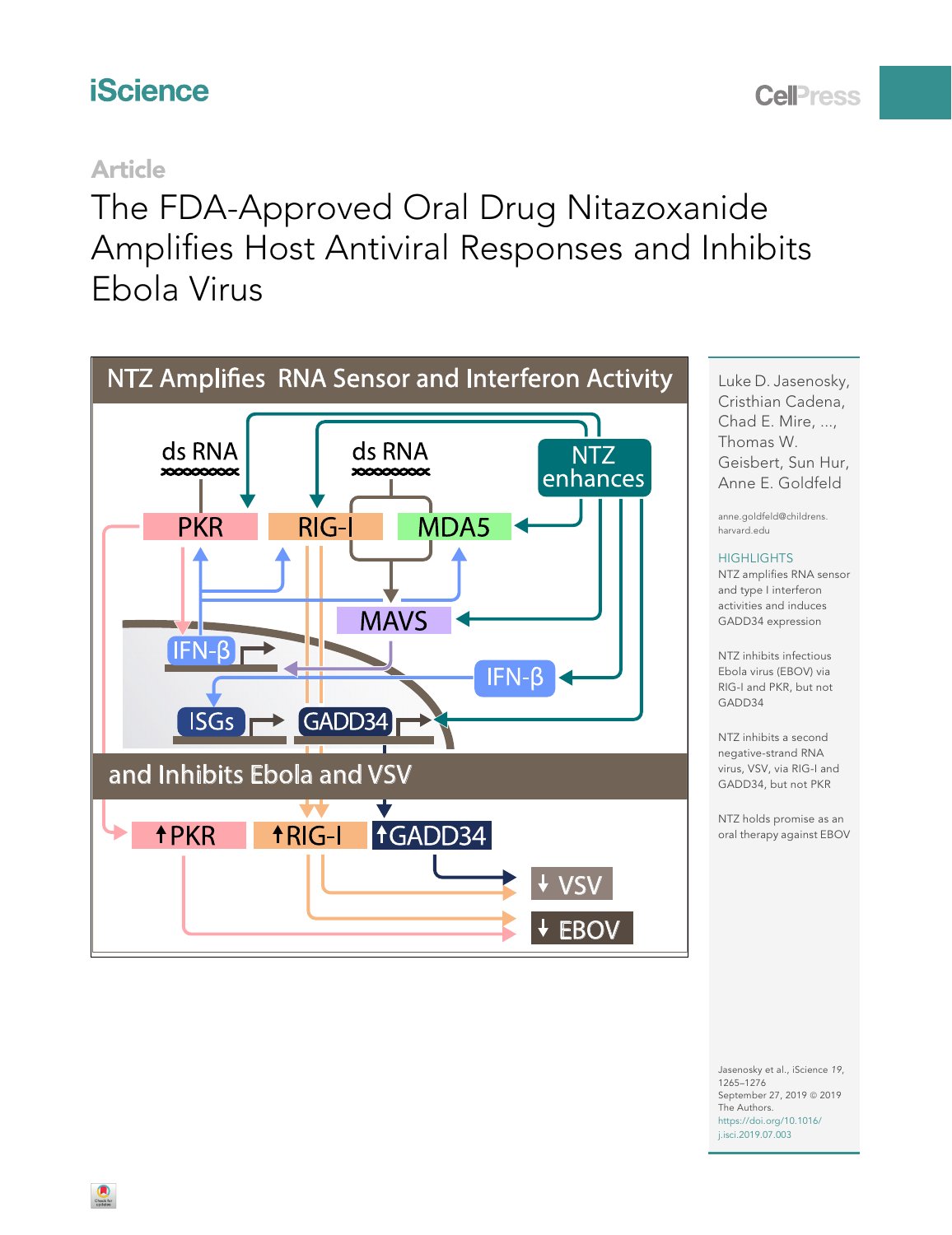### Article

# The FDA-Approved Oral Drug Nitazoxanide Amplifies Host Antiviral Responses and Inhibits Ebola Virus

Luke D. Jasenosky,<sup>[1,](#page-1-0)[7](#page-1-1)</sup> Cristhian Cadena,<sup>[1](#page-1-0)</sup> Chad E. Mire,<sup>[2](#page-1-2)</sup> Viktoriya Borisevich,<sup>2</sup> Viraga Haridas,<sup>1</sup> Shahin Ranjbar,<sup>1</sup> Aya Nambu,<sup>[1](#page-1-0)</sup> Sina Bavari,<sup>[3](#page-1-3)</sup> Veronica Soloveva,<sup>[3,](#page-1-3)[8](#page-1-4)</sup> Supriya Sadukhan,<sup>1</sup> Gail H. Cassell,<sup>[4](#page-1-5)</sup> Thomas W. Geisbert,<sup>[2](#page-1-2)</sup> Sun Hur,<sup>[1](#page-1-0)</sup> and Anne E. Goldfeld<sup>[1,](#page-1-0)[5](#page-1-6)[,6](#page-1-7)[,9](#page-1-8),[\\*](#page-1-9)</sup>

#### **SUMMARY**

Here, we show that the US Food and Drug Administration-approved oral drug nitazoxanide (NTZ) broadly amplifies the host innate immune response to viruses and inhibits Ebola virus (EBOV) replication. We find that NTZ enhances retinoic-acid-inducible protein I (RIG-I)-like-receptor, mitochondrial antiviral signaling protein, interferon regulatory factor 3, and interferon activities and induces transcription of the antiviral phosphatase GADD34. NTZ significantly inhibits EBOV replication in human cells through its effects on RIG-I and protein kinase R (PKR), suggesting that it counteracts EBOV VP35 protein's ability to block RIG-I and PKR sensing of EBOV. NTZ also inhibits a second negative-strand RNA virus, vesicular stomatitis virus (VSV), through RIG-I and GADD34, but not PKR, consistent with VSV's distinct host innate immune evasion mechanisms. Thus, NTZ counteracts varied virus-specific immune evasion strategies by generally enhancing the RNA sensing and interferon axis that is triggered by foreign cytoplasmic RNA exposure, and holds promise as an oral therapy against EBOV.

#### **INTRODUCTION**

Pathogenic viruses have evolved a diverse array of mechanisms to avoid or impair the host innate immune antiviral response [\(Unterholzner and Almine, 2019](#page-12-0)), particularly by evading those pathways that result in type I interferon (IFN) production and signaling [\(Garcia-Sastre, 2017\)](#page-11-0). For example, Ebola virus (EBOV) relies on its structural protein VP35 to inhibit viral double-stranded RNA (dsRNA) sensing by retinoic-acid-inducible protein I (RIG-I) ([Cardenas et al., 2006; Leung et al., 2010; Luthra et al., 2013](#page-10-0)) and the IFN-inducible double-stranded (ds)RNA sensor protein kinase R (PKR) [\(Feng et al., 2007; Schu](#page-11-1)[mann et al., 2009](#page-11-1)), thus avoiding the triggering and amplification of the host type I IFN response. The critical role played by VP35 in productive EBOV infection was underscored by the finding that mutations introduced into VP35 that disrupted its ability to sequester viral RNA intermediates, which did not affect its function in EBOV replication, resulted in increased type I IFN induction in vitro and severely attenuated viral growth in vivo in mice ([Hartman et al., 2008](#page-11-2)) and guinea pigs ([Prins et al., 2010](#page-11-3)). A host-directed therapy that could overcome this potent VP35-dependent EBOV immune evasion strategy would thus be particularly useful.

Nitazoxanide (NTZ) is an oral US Food and Drug Administration (FDA)-approved drug that has been used in millions of adults and children since 2004 with minimal adverse side effects for the treatment of Giardia-and Cryptosporidium-associated diarrhea, including in patients co-infected with HIV [\(Doumbo et al.,](#page-11-4) [1997; Hussar, 2004; Rossignol et al., 1998\)](#page-11-4). NTZ and its circulating metabolite tizoxanide (TIZ) have also been reported to inhibit a diverse array of viruses in tissue culture and in small animal models ([Rossignol,](#page-11-5) [2014\)](#page-11-5). In humans, NTZ reduces symptom duration of uncomplicated influenza ([Haffizulla et al., 2014](#page-11-6)), viral gastroenteritis ([Rossignol and El-Gohary, 2006\)](#page-11-7), and rotaviral diarrhea ([Rossignol et al., 2006](#page-11-8)). Several mechanisms have been proposed to contribute to NTZ's activity against specific viruses [\(Ashiru et al.,](#page-10-1) [2014; La Frazia et al., 2013; Li et al., 2017; Piacentini et al., 2018; Rossignol et al., 2009b; Sekiba et al.,](#page-10-1) [2018\)](#page-10-1), including studies showing enhancement or induction of IFN-stimulated gene (ISG) expression by NTZ [\(Gekonge et al., 2015; Petersen et al., 2016; Trabattoni et al., 2016](#page-11-9)) and studies showing a weak association between NTZ and PKR activation ([Ashiru et al., 2014; Elazar et al., 2009](#page-10-1)). However, no functional link between NTZ's antiviral activity and any specific ISG or with PKR has been demonstrated, and the molecular mechanisms underlying its broad-spectrum antiviral effects on host cells remain unknown.

<span id="page-1-0"></span>1Program in Cellular and Molecular Medicine, Children's Hospital Boston, Harvard Medical School, Boston, MA 02115, USA

<span id="page-1-2"></span>2Department of Microbiology and Immunology, University of Texas Medical Branch, Galveston, TX 77555, USA

<span id="page-1-3"></span>3U.S. Army Medical Research Institute of Infectious Diseases, Fort Detrick, MD 21702, USA

<span id="page-1-5"></span>4Department of Global Health and Social Medicine, Harvard Medical School, Boston, MA 02115, USA

<span id="page-1-6"></span>5Infectious Disease Division, Department of Medicine, Brigham and Women's Hospital, Boston, MA 02115, USA

<span id="page-1-7"></span>6Department of Immunology and Infectious Diseases, Harvard T.H. Chan School of Public Health, Boston, MA, USA

<span id="page-1-1"></span>7Present address: Profectus Biosciences, Pearl River, NY 10965, USA

<span id="page-1-4"></span>8Present address: Merck Research Laboratories, Boston, MA 02115, USA 9Lead Contact

<span id="page-1-9"></span><span id="page-1-8"></span>\*Correspondence: [anne.goldfeld@childrens.](mailto:anne.goldfeld@childrens.harvard.edu) [harvard.edu](mailto:anne.goldfeld@childrens.harvard.edu)

[https://doi.org/10.1016/j.isci.](https://doi.org/10.1016/j.isci.2019.07.003) [2019.07.003](https://doi.org/10.1016/j.isci.2019.07.003)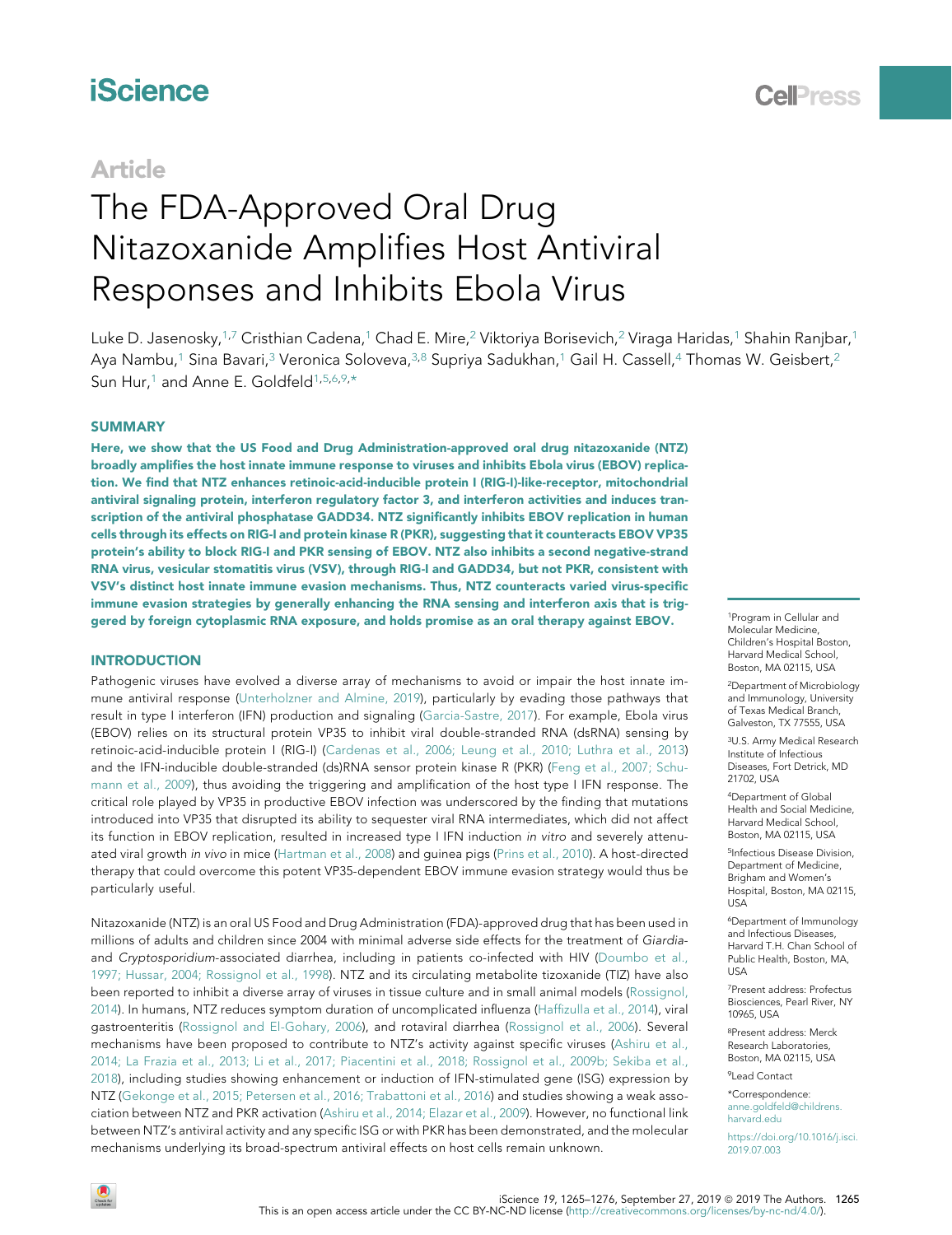

Here, we show that treatment of cells with NTZ results in broad amplification of the host innate immune response, including an increase in RIG-I-like receptor (RLR) activation in response to stimulation with cytoplasmic dsRNA, enhanced mitochondrial antiviral signaling protein (MAVS) and interferon regulatory factor 3 (IRF3) activities, and transcriptional induction of the antiviral phosphatase GADD34. Based on these data, we hypothesized that NTZ could limit or overcome EBOV's ability to evade detection by critical innate immune sensors following viral entry. At concentrations reflective of routine oral dosing for parasitic infections, NTZ significantly inhibits EBOV replication in A549 cells. Furthermore, using CRISPR/dead (d) Cas9-KRAB promoter targeting to ablate expression of individual host factors, we show that NTZ's inhibitory effect against EBOV relies on both RIG-I and PKR, indicating that NTZ can overcome EBOV VP35's ability to prevent viral detection by these cytoplasmic sensors. We also show that NTZ significantly inhibits a second negative-strand RNA virus, vesicular stomatitis virus (VSV), through a distinct mechanism involving both RIG-I and GADD34, but not PKR, consistent with the different innate immune evasion strategies employed by VSV when compared with EBOV. Thus, NTZ establishes a broad ''antiviral'' milieu that is rapidly amplified upon viral infection and is capable of counteracting varied virus-specific immune evasion strategies, such as those employed by EBOV and VSV.

With no effective and easily deployable oral drug to treat or prevent infection, EBOV caused over 10,000 deaths in the 2014–2016 west African EBOV epidemic [\(Shiwani et al., 2017\)](#page-12-1) and has claimed over 1,700 lives to date (as of July 21, 2019) in the current outbreak in the Democratic Republic of the Congo ([Claude et al.,](#page-10-2) [2018; World Health Organization, 2019\)](#page-10-2). Our demonstration that NTZ significantly inhibits EBOV replication in vitro suggests that NTZ could have a potential role in the treatment of acute EBOV disease, prevention of EBOV infection in exposed healthy individuals, and eradication of EBOV reservoirs that persist in immune-privileged sites of patients who have been cured of EBOV disease [\(Deen et al., 2017\)](#page-11-10), and it provides impetus to test NTZ in animal models of EBOV infection to demonstrate in vivo efficacy.

#### RESULTS

To test whether NTZ enhances sensing by the RLR pathway, we overexpressed full-length RIG-I or melanoma differentiation-associated protein 5 (MDA5), the two major RLR proteins, in human embryonic kidney (HEK) 293T cells that were co-transfected with an IFN- $\beta$  promoter-driven luciferase reporter plasmid (IFN- $\beta$ LUC). We then examined whether NTZ augmented IFN- $\beta$  promoter activity in the presence or absence of a viral nucleic acid analog, the synthetic dsRNA poly I:C. NTZ pretreatment enhanced poly I:C-stimulated IFN- $\beta$  promoter activity in RIG-I- ([Figure 1A](#page-3-0), left) and in MDA5- (Figure 1A, right) overexpressing cells in a dose-dependent manner ([Figure 1](#page-3-0)A). In the case of MDA5 overexpression, NTZ's effect on IFN- $\beta$  reporter gene activity was evident even in the absence of poly I:C treatment [\(Figure 1](#page-3-0)A, right).

RIG-I and MDA5 differentially recognize distinct viral RNA signatures ([Kato et al., 2006\)](#page-11-11). RIG-I preferentially recognizes 5' triphosphosphorylated short dsRNA structures typically generated by negative-strand RNA viruses, whereas MDA5 recognizes longer dsRNA structures ([Kato et al., 2008; Schlee et al., 2009](#page-11-12)). To more precisely distinguish NTZ's effects on these RNA sensors, we next tested the effect of NTZ on a more spe-cific RIG-I stimulus by using a short (42 bp) 5' phosphorylated synthetic dsRNA (1AB) ([Peisley et al., 2013](#page-11-13)). We found that IFN-B reporter activity was also significantly enhanced by NTZ in the RIG-I-overexpressing cells that were stimulated with 1AB ([Figure 1](#page-3-0)B, left panel). Furthermore, endogenous IFN- $\beta$  mRNA synthesis was significantly enhanced by NTZ pretreatment before 1AB stimulation of 293T cells [\(Figure 1B](#page-3-0), right panel).

We next tested the ability of NTZ pretreatment to activate IFN- $\beta$  reporter gene activity in HEK293T cells cotransfected with a plasmid overexpressing MAVS, the adaptor protein through which RIG-I and MDA5 signal ([Kawai et al., 2005; Meylan et al., 2005; Seth et al., 2005; Xu et al., 2005](#page-11-14)). IFN-B LUC activity was strongly enhanced by NTZ in MAVS-overexpressing cells even in the absence of any other cellular stimulation, reaching a >4-fold increase at a concentration of 10  $\mu$ M NTZ ([Figure 1C](#page-3-0)).

It has been reported that in addition to preventing IRF3 phosphorylation and activation by blocking RIG-I viral RNA sensing, EBOV VP35 also prevents IRF3 phosphorylation by directly blocking the access of the kinases IKKε and TBK-1 to unphosphorylated IRF3 [\(Prins et al., 2009](#page-11-15)). To determine if NTZ can directly augment IRF3's activity, we next transfected HEK293T cells with a plasmid encoding phosphomimetic IRF3, which is able to drive IFN-b mRNA expression in the absence of proximal components of the RLR signaling pathway [\(Lin et al., 1998\)](#page-11-16). As shown in [Figure 1D](#page-3-0), NTZ enhanced IRF3-induced IFN- $\beta$  reporter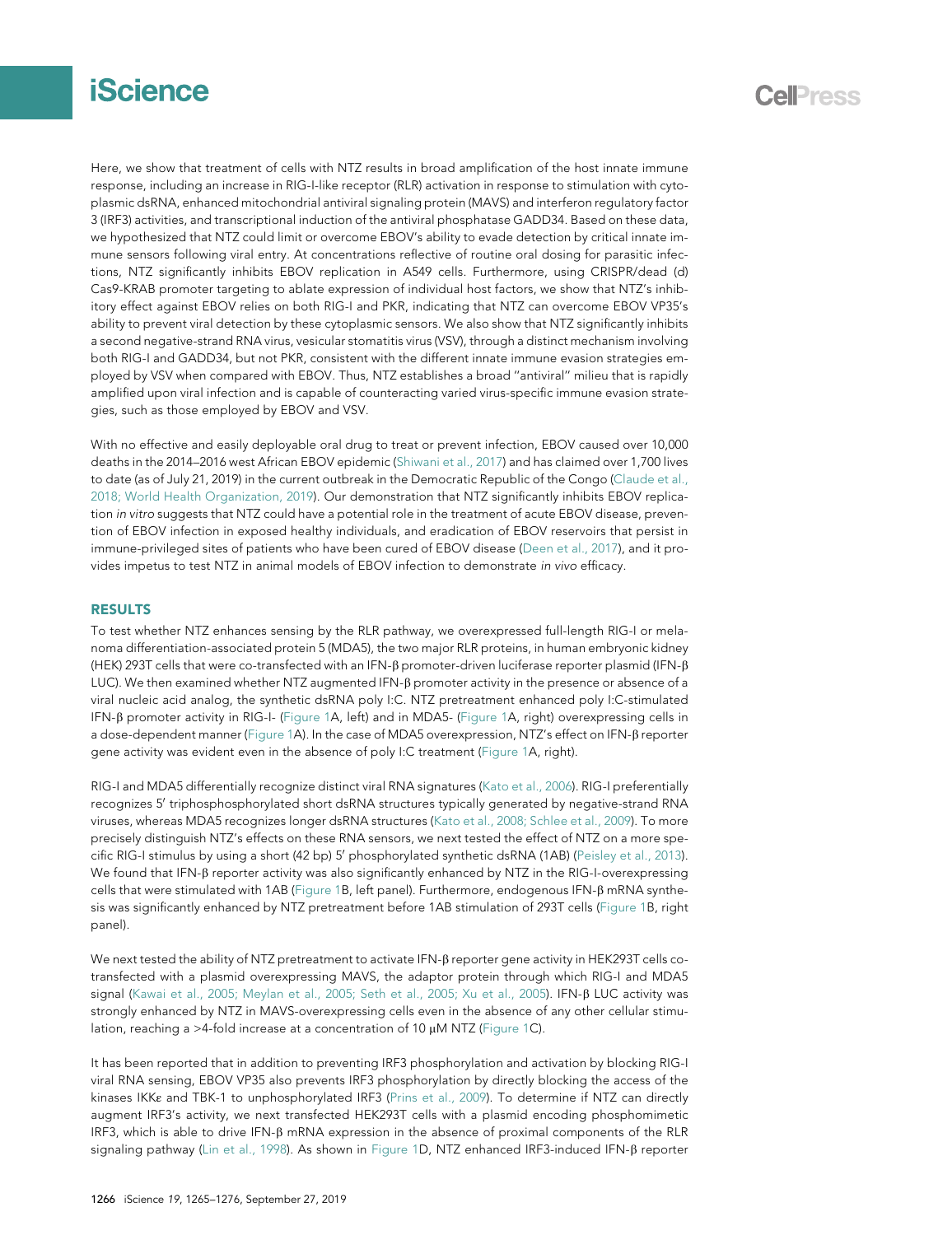### **Cell**<sup>ress</sup>

<span id="page-3-0"></span>

#### Figure 1. NTZ Broadly Enhances the IFN Pathway

(A) IFN-b reporter activity in HEK293T cells co-transfected with RIG-I (left panel) or MDA5 (right panel) expression vectors or empty vector control with increasing amounts of NTZ in the presence and absence of poly I:C. Values were normalized against IFN-B reporter activity with empty vector in the absence of NTZ and poly I:C. Error bars represent standard deviations.

(B) IFN-b reporter activity in HEK293T cells co-transfected with a RIG-I expression vector or empty vector control with increasing amount of NTZ in the presence and absence of 42bp 5′ppp dsRNA (1AB) (left panel). Values were normalized against the IFN-ß reporter activity with empty vector in the absence of NTZ and 1AB. Relative expression of IFN-β mRNA in HEK293T cells stimulated with 1AB or mock in the presence or absence of NTZ (right panel). Values were calculated relative to the housekeeping gene GAPDH and normalized against mock 1AB-transfected HEK293T cells without NTZ (DMSO). Error bars represent standard deviations.

(C) IFN-b reporter activity in HEK293T cells co-transfected with MAVS or empty vector control with increasing amounts of NTZ. Values were normalized against the reporter activity with empty vector in the absence of NTZ. Error bars represent standard deviations.

(D) IFN-b reporter activity in HEK293T cells co-transfected with different concentrations of a phosphomimetic IRF3 (IRF3-5D) or empty vector control with increasing amount of NTZ. Values were normalized against the reporter activity with empty vector in the absence of NTZ. Error bars represent standard deviations.

(E) Relative expression of Mx1, IFI27, and IFITM3 mRNA in HEK293T cells treated with human recombinant IFN-b and increasing concentrations of NTZ. Values were calculated relative to the housekeeping gene GAPDH and normalized against no IFN-B treatment in the absence of NTZ. Error bars represent standard deviations.

activity in a dose-dependent manner. Furthermore, we also found that NTZ enhanced type I IFN-induced transcription of the ISGs Mx1, IFI27, and IFITM3 ([Figure 1E](#page-3-0)). Thus, NTZ broadly enhances signaling downstream of the RLR and IFN- $\beta$  signaling pathways in addition to acting as an agonist for viral RNA sensors acting at the proximal part of the pathway in the cytoplasm.

#### Physiological NTZ Concentrations Strongly Restrict EBOV Replication

Our data that NTZ broadly enhances antiviral sensing via the cytoplasmic RLR pathway and amplifies type I IFN-induced gene expression, including IFITM3 gene synthesis, which has previously been shown to inhibit EBOV infection [\(Huang et al., 2011\)](#page-11-17), led us to speculate that NTZ may overcome EBOV's capacity to evade host RNA sensing and to skirt triggering of the type I IFN response [\(Basler et al., 2000, 2003; Cardenas et al.,](#page-10-3) [2006; Hartman et al., 2008; Leung et al., 2010; Luthra et al., 2013](#page-10-3)), thus favoring host control of the virus. To test this hypothesis, we examined the ability of NTZ to inhibit infectious EBOV growth in human pulmonary epithelial A549 cells in vitro under biosafety level 4 conditions using an isolate of infectious EBOV from the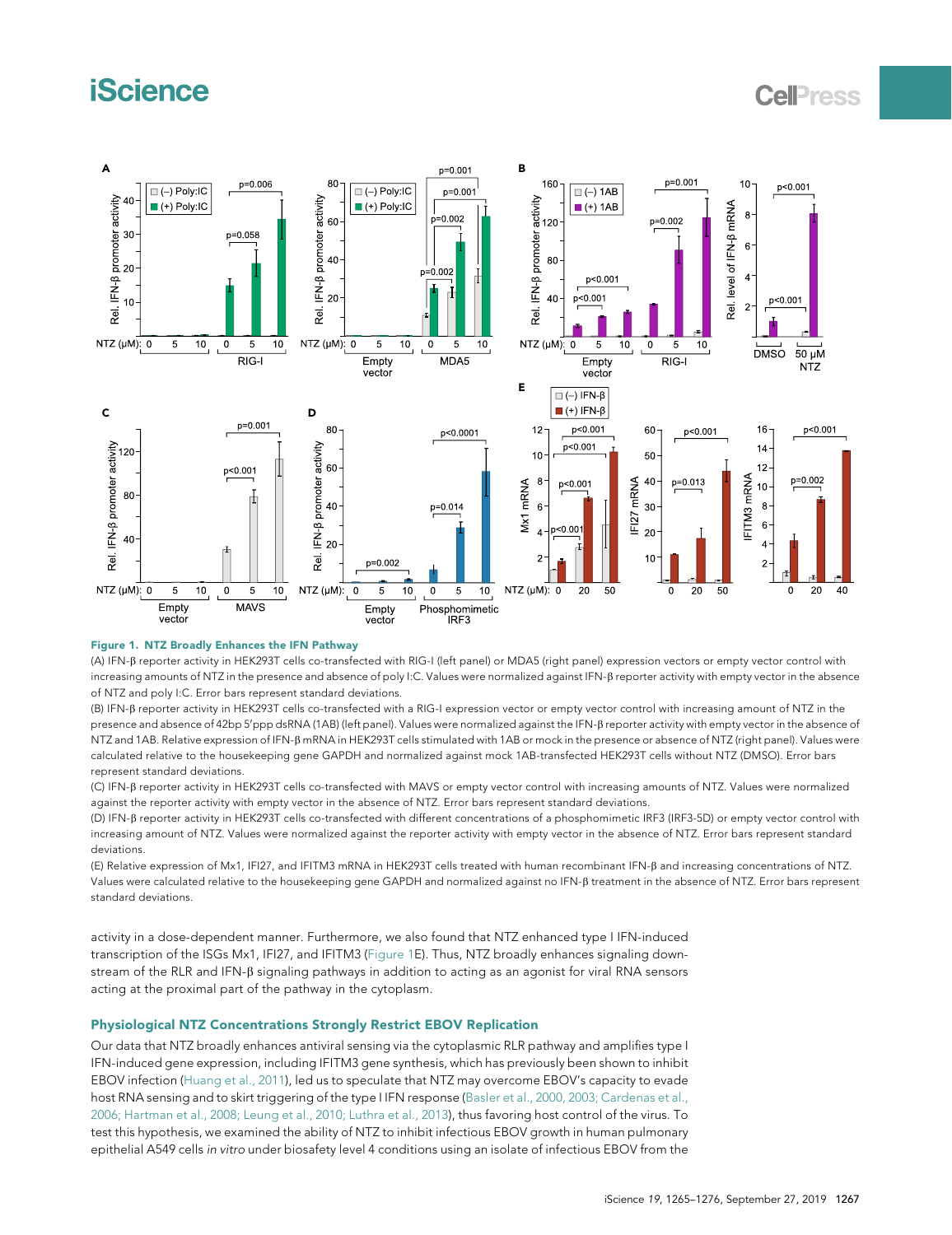### **CelPress**

<span id="page-4-0"></span>

#### Figure 2. NTZ Inhibits EBOV Infection/Replication in A549 Cells

**iScience** 

A549 cells were mock-treated or treated with 20 or 40 µM NTZ for 4 h and infected with EBOV-Kikwit at MOI of 0.01 in the presence of the cellular supernatants from the NTZ-pretreated cells. Supernatants were harvested at 1, 48, or 72 h postinfection, clarified, and EBOV plaque-forming unit (PFU) was calculated by plaque assay. Results shown as PFU/mL (A) and log<sub>10</sub> PFU/mL (B). \*\*\*p < 0.001. When NTZ was added 24 h before Ebola infection it similarly inhibited viral growth.

original 1995 outbreak in the Democratic Republic of the Congo (Kikwit). Cells were pretreated with 0, 20, or 40 µM NTZ, which is not toxic to A549 cells (see [Figure 3A](#page-5-0)), for 4 h, and were then infected with EBOV at an MOI of 0.01. As shown in [Figure 2,](#page-4-0) in vehicle-only treated cells, EBOV growth increased by over 1.5 log units by 72 h post-infection. By contrast, over the same time frame, EBOV growth was completely inhibited in cells treated with 20 or 40  $\mu$ M of NTZ (p < 0.001), dropping 2.5 log units from the initial inoculum titer in the cells treated with 40  $\mu$ M NTZ (p < 0.001). We note that 20 and 40  $\mu$ M are concentrations of NTZ that are either well below or equivalent to peak plasma levels ( $\sim$ 39  $\mu$ M) of its active metabolite TIZ that are observed in humans who have ingested 500 mg of NTZ twice a day in a typical oral regimen for cryptosporidial diarrhea ([Romark, 2017](#page-11-18)).

#### NTZ Inhibits VSV Replication through RIG-I but Not PKR

To begin to characterize the mechanisms involved in NTZ's antiviral activity, we next tested NTZ's effect on a second RNA virus, the rhabdovirus VSV, which, like EBOV, is a member of the order Mononegavirales, and which also allowed testing under biosafety level 2 conditions. NTZ pretreatment of A549 cells for 4 h inhibited the growth of a firefly luciferase-expressing VSV (VSV-Luc) reporter virus ([Cureton et al., 2012](#page-10-4)) in A549 cells, with greater than 99% inhibition of VSV-Luc achieved at an NTZ concentration of 12 µM and  $>$ 99.9% inhibition obtained at 18  $\mu$ M [\(Figure 3](#page-5-0)A, left).

Given the importance of both RIG-I and PKR in EBOV's evasion of the host antiviral response ([Cardenas](#page-10-0) et al., 2006; Feng et al., 2007; Leung et al., [2010; Luthra et al., 2013; Schumann et al., 2009](#page-10-0)), and reports that NTZ can weakly induce auto-phosphorylation of PKR ([Ashiru et al., 2014; Elazar et al., 2009](#page-10-1)), we next sought to determine the role of these molecules in NTZ's antiviral activity using the VSV model system. Because traditional short hairpin RNA (shRNA)-based methods of gene knockdown, including in A549 cells, are associated with both non-specific type I IFN induction by the shRNA itself, and reduced shRNA activity in response to type I IFN stimulation [\(Machitani et al., 2017](#page-11-19)), we chose to knockdown RIG-I or PKR expression in A549 cells by targeting dead(d)Cas9-KRAB to their genes' promoters (see [Transparent Methods](#page-10-5) and [Figure S1](#page-10-5) for gRNA target sequences and [Figure 3](#page-5-0)B for protein knockdown efficiency). RIG-I depletion ([Fig](#page-5-0)[ure 3](#page-5-0)C, left panel) led to significantly increased VSV-Luc growth [\(Figure 3](#page-5-0)C, right panel, see 0 µM NTZ data point) and to a strong reduction in VSV-Luc's sensitivity to NTZ (50% inhibition at 4.8 µM NTZ in CRISPR-Ctrl A549 cells versus 8.0 µM NTZ in CRISPR-RIG-I A549 cells) ([Figure 3](#page-5-0)C, right panel). Depletion of PKR ([Fig](#page-5-0)[ure 3](#page-5-0)D, left panel) also resulted in significantly increased VSV-Luc growth [\(Figure 3D](#page-5-0), right panel, 0 µM NTZ data point). However, NTZ's ability to block VSV replication was not impaired in PKR-depleted cells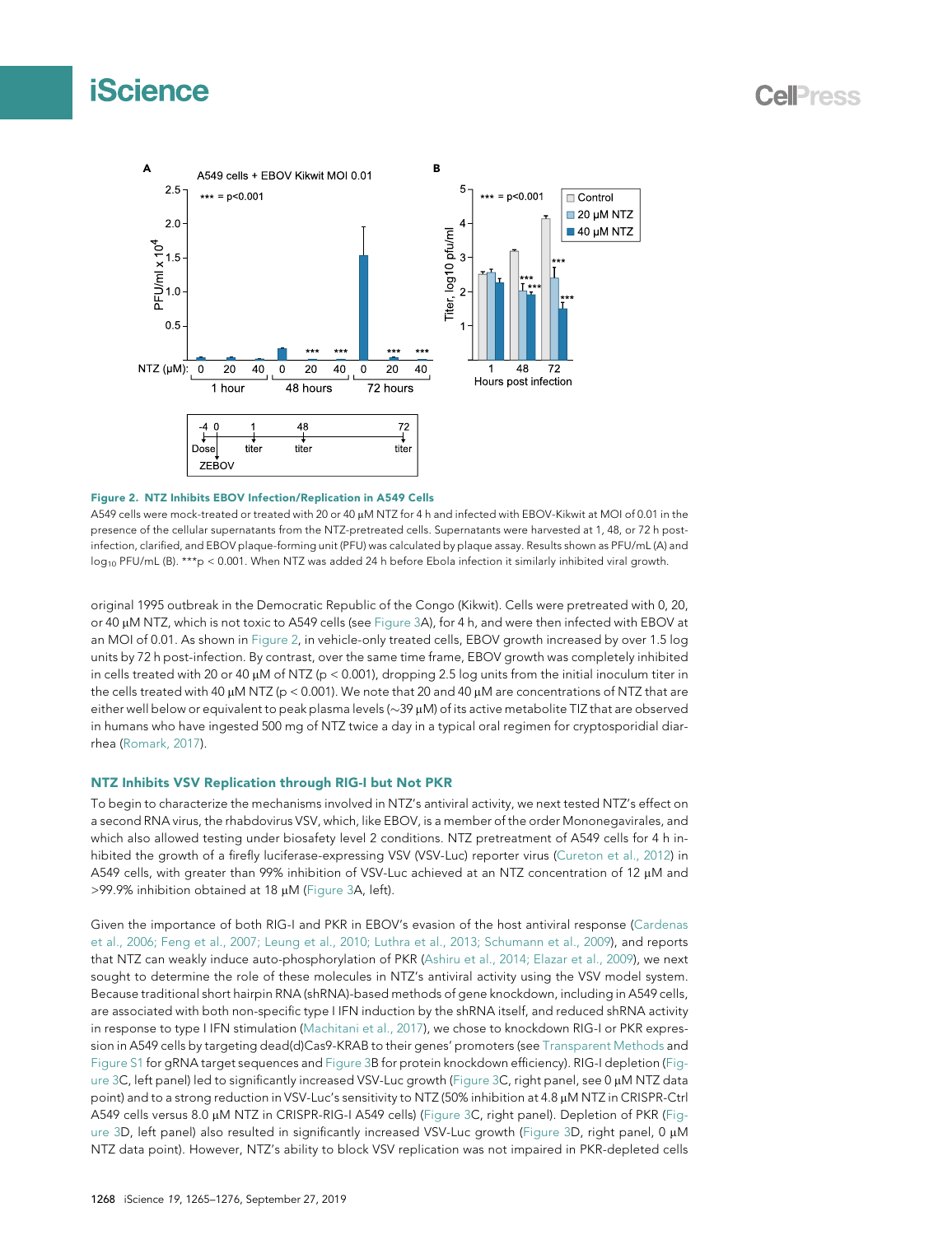<span id="page-5-0"></span>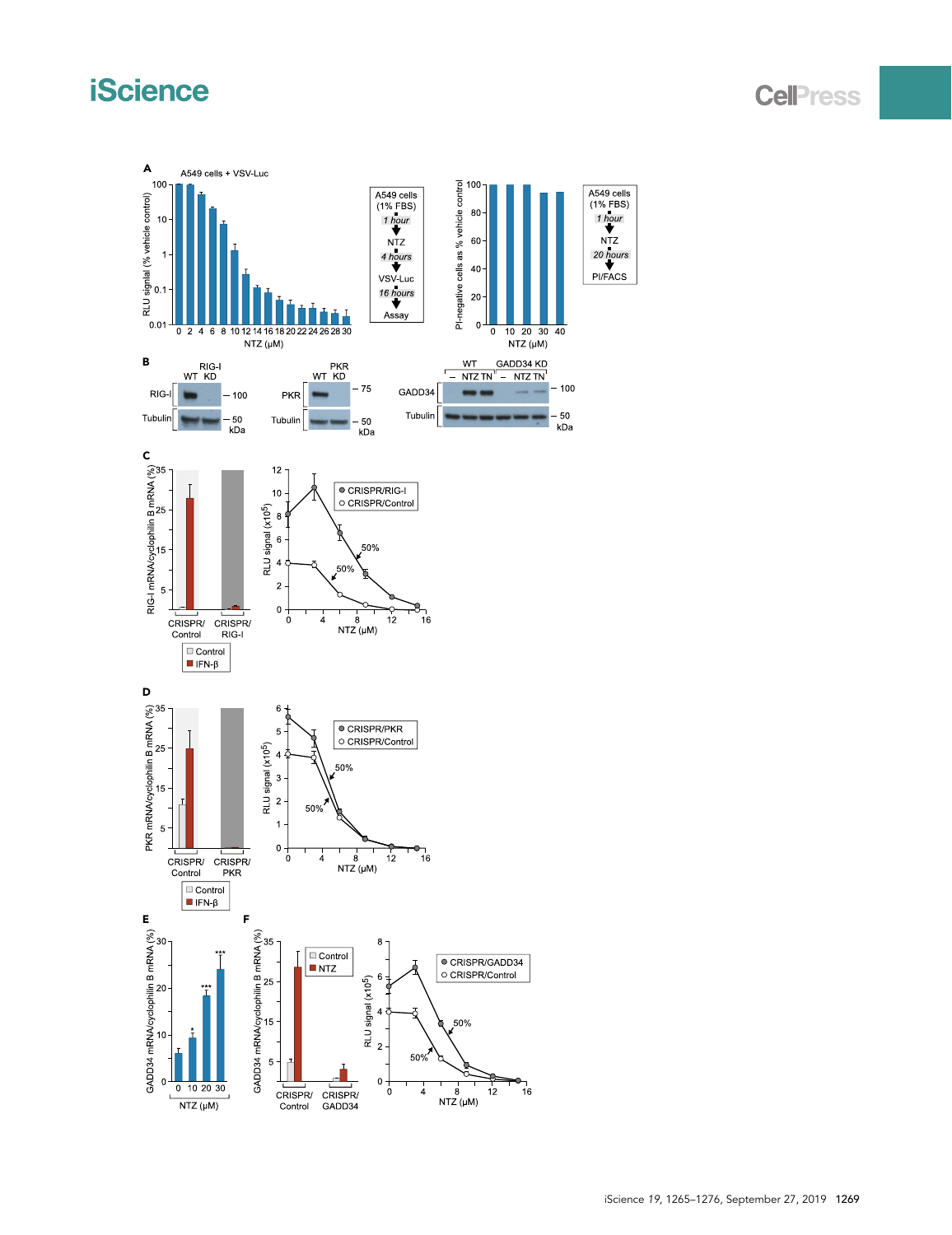

### **Cell**<sup>ress</sup>

#### Figure 3. NTZ Strongly Inhibits VSV Infection/Replication in A549 Cells: Depletion of RIG-I and GADD34, but Not PKR, Impairs Anti-VSV Activity of NTZ

(A) Left panel: A549 cells were treated with NTZ at the indicated concentrations for 4 h and were then infected with a VSV firefly luciferase reporter ([Cureton et al., 2012](#page-10-4)). After 16 h, cells were harvested and firefly luciferase activity was measured by luminescence assay. Means and standard deviations from three independent experiments performed in duplicate are shown. Right panel: A549 cells were treated with vehicle or NTZ at the indicated concentrations for 18 h. Cells were harvested, exposed to 1 µM propidium iodide for 5 min, and subjected to flow cytometry.

(B) Protein expression levels were efficiently knocked down in A549 cells by CRISPR/dCas9-KRAB in combination with guide RNA (gRNA) targeting the promoters of the RIG-I, PKR, or GADD34 genes, respectively. Protein expression levels of RIG-I, PKR, and GADD34 were evaluated by western blot analysis. For GADD34, cells were stimulated by vehicle control DMSO (-) at 0.1%, tunicamycin (TN) at 10  $\mu q/mL$  or nitazoxanide (NTZ) at 25  $\mu$ M for 8 h.

(C) Left panel: lentiviral targeting of dCas9-KRAB to the RIG-I gene promoter in A549 cells inhibits RIG-I gene expression in both the absence and presence of IFN-ß stimulation. Right panel: CRISPR-control or CRISPR-RIG-I A549 cells were seeded at equal density, treated with NTZ at the indicated concentrations for 4 h, infected with VSV-Luc for 16 h, and firefly luciferase activity was quantitated. Means and standard errors are shown from three independent experiments performed in duplicate. NTZ inhibitory activity is presented as firefly luciferase signal as a percentage of vehicle (DMSO) control. Forward and reverse qPCR primer pairs: Cyclophilin B, 5'-AGAAGAAGGGGCCCAAAGT-3',

.3'-AAAGATCACCCGGCCTACAT-3'; RIG-I, 5'-GAAGACCCTGGACCCTACCTA-3', 5'-CCATTGGGCCCTTGTTGTTT-3' (D) Left panel: lentiviral targeting of dCas9-KRAB to the PKR gene promoter in A549 cells potently inhibits PKR gene expression in both the absence and presence of IFN-B stimulation. Right panel: CRISPR-control or CRISPR-PKR A549 cells were seeded at equal density, treated with NTZ at the indicated concentrations for 4 h, infected with VSV-Luc for 16 h, and firefly luciferase activity was quantitated. Means and standard errors are shown from three independent experiments performed in duplicate. NTZ inhibitory activity is presented as firefly luciferase signal as a percentage of vehicle (DMSO) control. Forward and reverse qPCR primer pairs: Cyclophilin B as in (B); PKR, 5'-TTTGGACAAAGCTTCCAACC-3', 5'-CTACTCCCTGCTTCTGACGG-3'.

(E) A549 cells were mock-treated or treated with 10, 20, or 40 µM NTZ for 4 h and GADD34 transcript levels were measured. We note that we tested a range of time points between 1 and 8 h after 40 µM NTZ stimulation of A549 cells and found that GADD34 mRNA levels peaked between 4 and 8 h (data not shown). GADD34 transcript levels are expressed as a percentage of the housekeeping gene cyclophilin B. Mean and SD of three independent experiments are shown. \*p < 0.05, \*\*\*p < 0.001. Forward and reverse qPCR primer pairs: Cyclophilin B as in (B); GADD34, 5'-GGTGCCAACCCAGTGATGAA-3', 5'-TTCAGGAAGGCACTTGGTGG-3'.

(F) Left panel: lentiviral targeting of dCas9-KRAB to the GADD34 gene promoter in A549 cells strongly inhibits GADD34 gene expression in both the absence and presence of NTZ stimulation. Right panel: CRISPR-control or CRISPR-GADD34 A549 cells were seeded at equal density, treated with NTZ at the indicated concentrations for 4 h, infected with VSV-Luc for 16 h, and firefly luciferase activity was quantitated. Means and standard errors are shown from three independent experiments performed in duplicate. NTZ inhibitory activity is presented as firefly luciferase signal as a percentage of vehicle (DMSO) control. Forward and reverse qPCR primer pairs are described in (D).

at any NTZ concentration tested (50% inhibition with 4.8 µM NTZ in CRISPR-Ctrl A549 cells versus 4.7 µM NTZ in CRISPR-PKR A549 cells) ([Figure 3D](#page-5-0), right panel), indicating that NTZ's suppression of VSV replication is not dependent on PKR.

#### NTZ Inhibition of VSV Growth Depends in Part on GADD34

The phosphatase GADD34 selectively promotes IFN-B translation in the context of host global translational shutdown following PKR-dependent eIF2a phosphorylation or stress pathway activation ([Dalet et al., 2017](#page-11-20)). NTZ has previously been shown to induce low levels of endoplasmic reticulum stress [\(Ashiru et al., 2014](#page-10-1)) and to promote the translation of the transcription factor ATF4 [\(Elazar et al., 2009\)](#page-11-21), which during translational inhibition is a transcriptional activator of GADD34 gene expression ([Ma and Hendershot, 2003](#page-11-22)). We thus investigated whether NTZ affected GADD34 expression. We treated A549 cells with increasing concentrations of NTZ for 4 h and measured GADD34 mRNA levels. NTZ strongly induced GADD34 mRNA synthesis in an NTZ concentration-dependent manner ([Figure 3](#page-5-0)E). We note that maximal GADD34 transcription was detected between 4 and 8 h post-NTZ stimulation of A549 cells (not shown).

To investigate whether GADD34 participates in NTZ's inhibitory effect on VSV, we knocked down GADD34 in A549 cells using the CRISPR/dCas9-KRAB strategy described above (see [Transparent Methods](#page-10-5) and [Fig](#page-10-5)[ures S1](#page-10-5) and [3B](#page-5-0)) and infected these GADD34-depleted A549 cells ([Figure 3F](#page-5-0), left panel) with the VSV-Luc reporter virus. GADD34 depletion resulted in a significant increase in VSV infection/growth [\(Figure 3](#page-5-0)F, right panel, 0  $\mu$ M NTZ data point), similar to previously reported findings with VSV and GADD34<sup>-/-</sup> mouse embryonic fibroblasts ([Minami et al., 2007](#page-11-23)). Furthermore, GADD34 depletion reduced VSV sensitivity to NTZ (50% inhibition at 4.8 mM NTZ in CRISPR-Ctrl A549 cells versus at 6.9 mM NTZ in GADD34-KD A549 cells)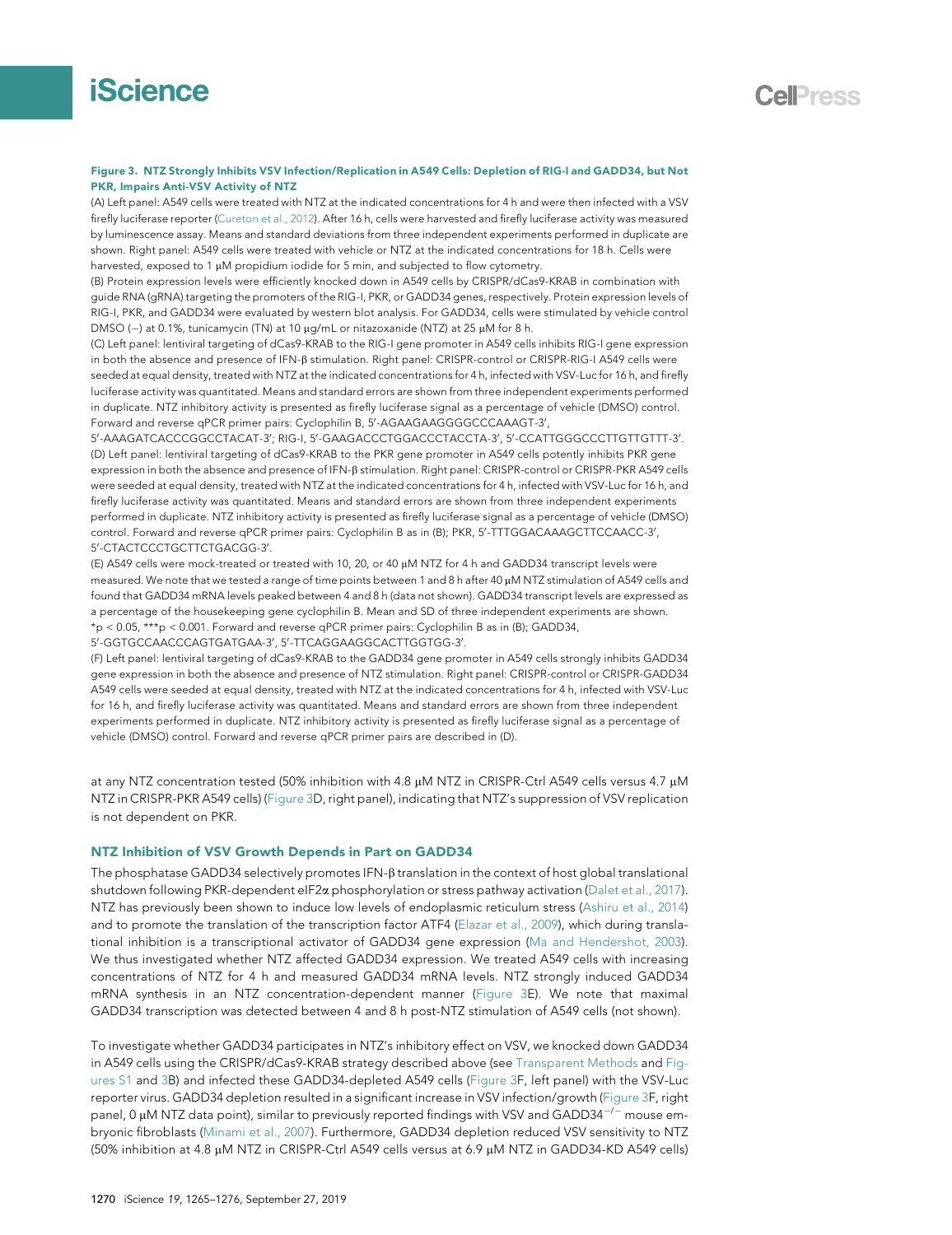<span id="page-7-0"></span>

#### Figure 4. NTZ Requires PKR and RIG-I, but Not GADD34, for Full Inhibition of EBOV Replication in A549 Cells

(A) Knockdown of RIG-I and PKR in A549 cells augments EBOV replication, whereas knockdown of GADD34 has a more modest effect on EBOV growth. Cells were mock-treated or treated with 20 uM NTZ for 4 h and infected with EBOV at MOI of 0.01 in the presence of pretreatment NTZ supernatants. Supernatants were harvested at 1, 48, or 72 h, clarified, and EBOV plaque-forming unit (PFU) was calculated by plaque assay. Titers are displayed on linear (left) and log (right) scales for clarity.  $*$ <sub>p</sub> < 0.01,  $*$  $*$ <sub>p</sub> < 0.001

(B) Compared with control A549 cells, NTZ inhibition of EBOV replication is impaired in RIG-I-KD and PKR-KD A549 cells but is not affected by GADD34 knockdown. Cells were mock-treated or treated with 20 µM NTZ for 4 h and infected with EBOV at MOI of 0.01 in the presence of pretreatment NTZ supernatants. Supernatants were harvested at 1, 48, or 72 h, clarified, and EBOV PFU was calculated by plaque assay. Titers are displayed on linear (left) and log (right) scales for clarity.

([Figure 3](#page-5-0)F, right panel), indicating that NTZ's anti-VSV activity also depends on its ability to induce the expression of GADD34 in addition to its enhancement of RIG-I function. Taken together, although RIG-I, PKR, and GADD34, play a role in host inhibition of VSV, only RIG-I and GADD34, and not PKR, are involved in NTZ-mediated repression of this virus.

#### NTZ Suppresses EBOV Replication through RIG-I and PKR

We next analyzed EBOV replication in the CRISPR/dCas9-RIG-I-KD, PKR-KD, and GADD34-KD A549 cells under biosafety level 4 conditions to determine the individual roles of these antiviral proteins in restricting EBOV growth. Both RIG-I and PKR depletion led to significantly increased EBOV Kikwit replication [\(Fig](#page-7-0)[ure 4A](#page-7-0)), with an increase of greater than a log unit by 72 h post-infection when compared with control cells ([Figure 4A](#page-7-0), right). This experiment demonstrates the importance of both factors in host control of EBOV infection. By contrast, although GADD34 depletion resulted in higher EBOV titers at 48 h, it did not impact EBOV growth by 72 h post-infection [\(Figure 4](#page-7-0)A, right). Thus, unlike what we found with VSV, GADD34 plays a limited role in restricting EBOV growth in A549 cells.

To determine if RIG-I, PKR, or GADD34 were targets of NTZ and required for its inhibitory effects upon EBOV, we next pretreated the CRISPR/dCas9-KRAB nonspecific control cells and the CRISPR/dCas9- RIG-I-KD, PKR-KD, or GADD34-KD A549 cell lines with 0 or 20 µM NTZ for 4 h and then infected with EBOV Kikwit at an MOI of 0.01. As shown in [Figure 4B](#page-7-0) (left), there was a 10.5-fold reduction (>1 log change)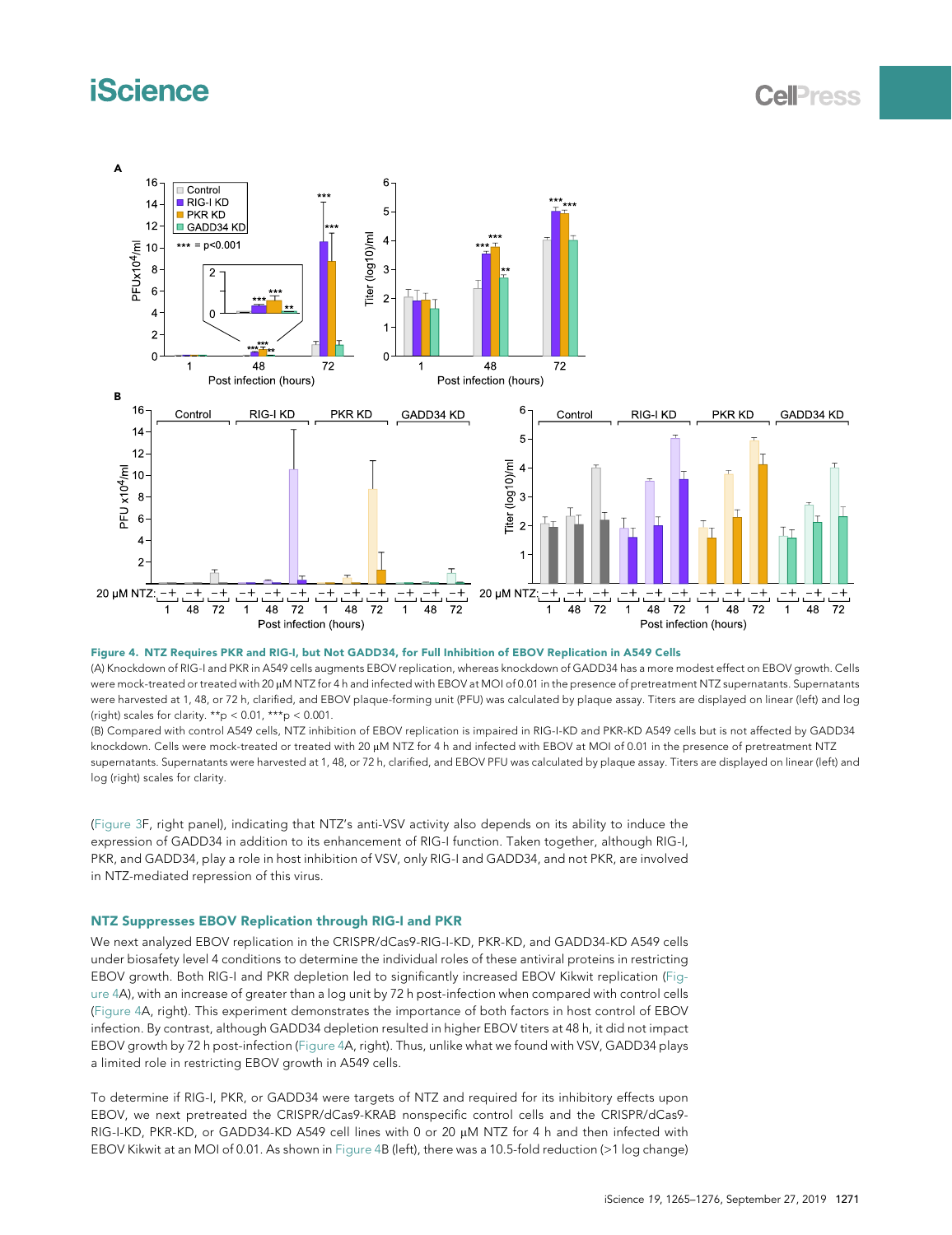in NTZ's anti-EBOV activity in CRISPR/PKR-KD A549 cells by 72 h post-infection when compared with the CRISPR/Control A549 cells, indicating that PKR activity plays a critical role in NTZ's efficacy against EBOV. RIG-I depletion also resulted in an appreciable, although lesser, reduction in EBOV sensitivity to NTZ (2.7-fold) by 72 h post-infection [\(Figure 4](#page-7-0)B). By contrast, GADD34 depletion had little effect on NTZ's ability to inhibit EBOV growth ([Figure 4](#page-7-0)B).

#### **DISCUSSION**

Here, we have shown that the FDA-approved small molecule drug NTZ broadly amplifies cytoplasmic RNA sensing and type I IFN pathways and strongly inhibits replication of EBOV and VSV. Our data indicate that NTZ's amplification of RIG-I and PKR activities overcomes EBOV VP35's ability to prevent the triggering of these critical host antiviral factors. By contrast, in the case of VSV, NTZ-mediated amplification of RIG-I signaling and induction of GADD34 expression, both contribute to the drug's anti-VSV activity. Thus, the wide array of innate immune activities that NTZ amplifies provides cells with the capacity to resist productive infection by diverse viruses like EBOV and VSV that engage distinct host evasion mechanisms.

VP35 blocks RIG-I-driven type I IFN production and PKR activation by both sequestering dsRNA intermediates and binding to the PKR/RIG-I activator PACT ([Bale et al., 2013; Cardenas et al., 2006; Feng et al.,](#page-10-6) [2007; Leung et al., 2010; Luthra et al., 2013; Schumann et al., 2009\)](#page-10-6). Furthermore, mutations in the dsRNA-binding pocket of EBOV VP35 were found to increase type I IFN induction in vitro and severely attenuate viral growth in vivo ([Hartman et al., 2008; Prins et al., 2010\)](#page-11-2). However, the relative importance of individual dsRNA-triggered cytoplasmic sensors for control of EBOV replication has not been clearly delineated. Our data here show that dCas9-KRAB-mediated knockdown of either RIG-I or PKR in A549 cells leads to a significant increase in EBOV replication ( $\sim$ 1 log) after 72 h, directly demonstrating that both these host molecules contribute to control of EBOV growth. The fact that a wild-type clinical EBOV isolate with an intact VP35 as part of its genome is still susceptible to the effects of RIG-I and PKR underscores the critical roles played by both these factors in host control of EBOV. Furthermore, our data showing that NTZ's efficacy against EBOV is reduced when host cell expression of either PKR or RIG-I is ablated, indicates that the ability of NTZ to increase the activity of PKR and RIG-I at an early stage of EBOV infection, can tip the balance in favor of the host by blunting VP35's ability to suppress the innate immune response.

NTZ also suppressed VSV replication, and its antiviral efficacy was markedly reduced upon depletion of RIG-I in A549 cells. However, unlike what we observed for EBOV, knockdown of PKR had no effect on NTZ inhibition of VSV. Furthermore, in the absence of NTZ, we found that knockdown of PKR resulted in a significant but milder increase in VSV growth relative to the robust increase in EBOV replication we observed when PKR expression was ablated. We note that the VSV matrix protein blocks host cell type I IFN responses independently of PKR by inhibiting global mRNA synthesis and nuclear export, as well as by inhibiting global host protein synthesis [\(Ahmed et al., 2003; Black and Lyles, 1992; Connor and Lyles,](#page-10-7) [2005; Ferran and Lucas-Lenard, 1997; von Kobbe et al., 2000](#page-10-7)). The VSV matrix protein shuts down host cell translation primarily by inducing dephosphorylation of the eIF4F initiation complex component eIF4E ([Connor and Lyles, 2002, 2005](#page-10-8)). However, eIF2 $\alpha$  also becomes phosphorylated at later stages of VSV infection, leading to additional negative effects on host protein synthesis, including on type I IFN production, as well as on viral protein synthesis [\(Connor and Lyles, 2005](#page-10-9)). Here, we have shown that NTZ induces transcription and translation of GADD34, which is a phosphatase that reverses eIF2a phosphory-lation ([Novoa et al., 2001\)](#page-11-24), and has been shown to be critical for restoring translation of IFN- $\beta$  and other selected cytokines in virus-infected cells [\(Clavarino et al., 2012a, 2012b; Dalet et al., 2017](#page-10-10)). Given that GADD34 depletion reduces NTZ activity against VSV, our data suggest that NTZ induction of GADD34 further amplifies NTZ-augmented RIG-I signaling, providing cells with the capacity to mount an innate immune response that is sufficient to overcome VSV matrix protein inhibitory effects upon protein synthesis.

Our data also show that the activities of factors downstream of the RLRs are amplified by NTZ. Both overexpressed MAVS and constitutively phosphorylated IRF3 activities were amplified in response to NTZ stimulation, resulting in increased type I IFN promoter activity. NTZ also enhanced type I IFN-induced mRNA synthesis of ISGs Mx1, IFI27, and IFITM3. IFITM3 is a critical restriction factor for both EBOV [\(Huang et al.,](#page-11-17) [2011\)](#page-11-17) and VSV [\(Huang et al., 2011; Weidner et al., 2010\)](#page-11-17), and Mx1 has been shown to inhibit VSV infection ([Staeheli and Pavlovic, 1991](#page-12-2)). Thus, NTZ's ability to amplify both proximal and distal aspects of the viral RNA sensing and type I IFN pathways allows for a broad and effective antiviral response to develop in cells that are immediate viral targets and in neighboring cells yet to be infected.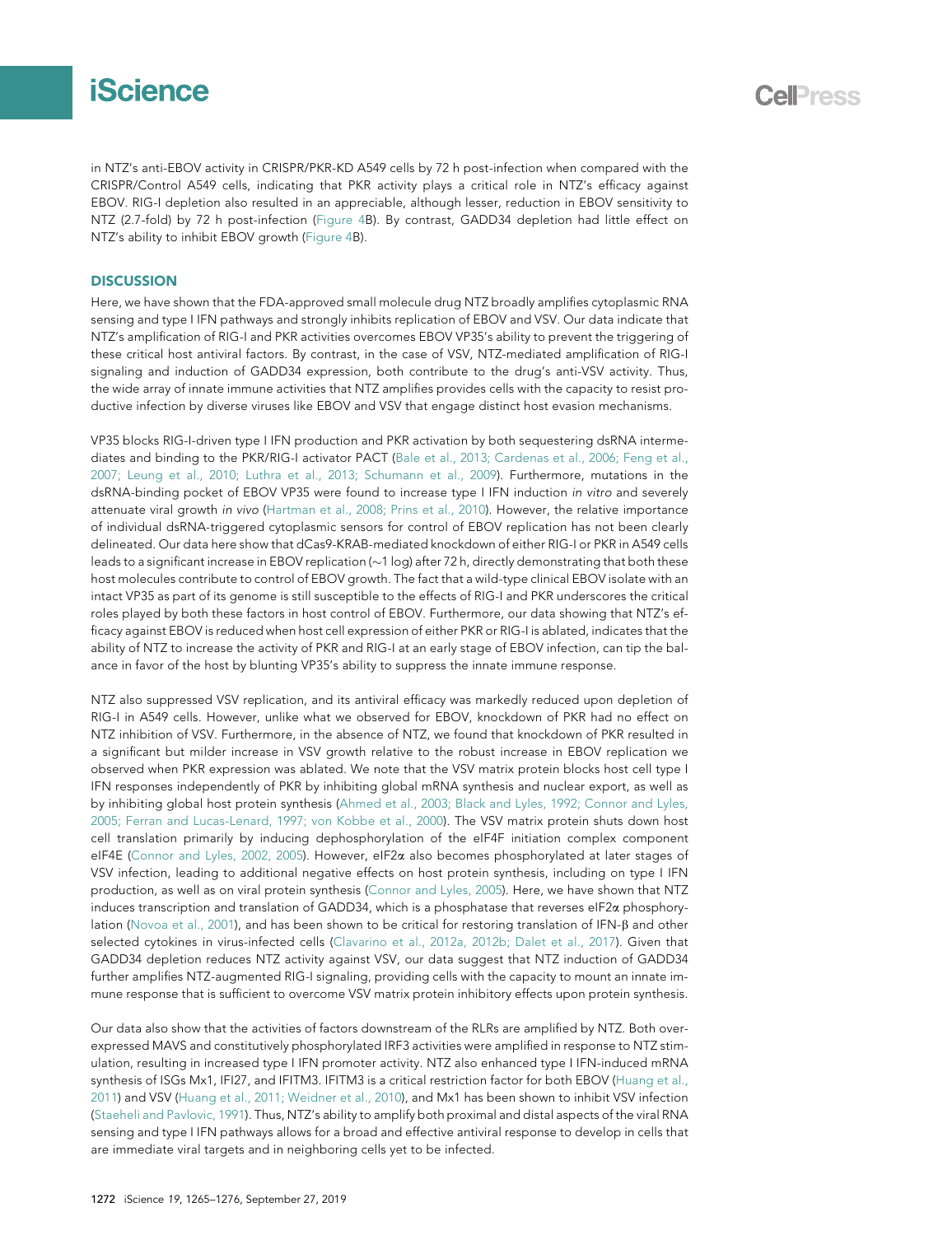Although three previous reports have suggested that ISGs induced by NTZ or its metabolite TIZ play an antiviral role, a direct functional impact of NTZ or TIZ upon any of these genes with respect to inhibition of viral growth, has not been shown. For example, one report described increased average expression of a panel of 26 ISGs in peripheral blood mononuclear cells (PBMCs) treated with a very low concentration (0.1 mM) of NTZ for an unspecified time, with no functional demonstration of how any of these individual ISGs affected replication of a virus in NTZ-treated cells ([Petersen et al., 2016\)](#page-11-25). Another article reported that treatment of human monocyte-derived macrophages (MDM) with NTZ for 48 h induced the expression of the ISGs tetherin and APOBEC3A/G, and although the authors associated this with NTZ inhibition of HIV in MDMs, no functional demonstration was provided showing that these molecules played any role in NTZ's anti-HIV activity ([Gekonge et al., 2015\)](#page-11-9). A third study reported that TIZ treatment of human PBMCs for 7 days induced a set of 14 IFNs and ISGs approximately 2-fold when compared with untreated PBMCs, with a slightly greater increase, on average, observed in the context of HIV infection (including Mx1, 1.8 to 2.9-fold respectively); however, again, no functional links between the ISGs identified and NTZ inhibition of HIV replication were made, and no mechanism for this response was investigated ([Trabattoni et al.,](#page-12-3) [2016\)](#page-12-3). In contrast to the above studies, through both biochemical and gene knockdown approaches we have demonstrated that NTZ treatment results in broad amplification of RLR pathway components that are primary drivers of type I IFN production and ISG induction and amplifies type I IFN signaling. Furthermore, we have functionally linked RIG-I and PKR to NTZ's antiviral activity against EBOV, and functionally linked RIG-I and GADD34 to NTZ's activity against VSV using CRISPR/dCas9-KRAB-mediated knockdown of these molecules in host cells.

It has also been previously reported that NTZ induces phosphorylation of PKR in different cell lines. However, weak NTZ-induced PKR phosphorylation was only observed in one study after 72 h of 0.5 or 5 µM NTZ exposure in human hepatoma cells harboring an hepatitis C virus (HCV) replicon ([Elazar et al., 2009](#page-11-21)), and after 24 h in a bovine kidney cell line with 25  $\mu$ M, but not 10  $\mu$ M, NTZ in another study [\(Ashiru et al.,](#page-10-1) [2014\)](#page-10-1). Furthermore, in both reports, no direct functional link between putative PKR phosphorylation by NTZ and its antiviral activity was demonstrated, thus leaving unverified the functional importance of PKR, or its phosphorylation status, for NTZ's ability to suppress replication of PKR-sensitive viruses. By contrast, our demonstration that the effect of NTZ on EBOV growth is markedly impaired in cells where PKR expression has been ablated directly links NTZ pretreatment for 4 h before EBOV infection to PKR restriction of EBOV growth.

Synthetic RLR agonists for the treatment of viruses have generated much interest ([Yong and Luo, 2018](#page-12-4)). However, because RLRs are expressed in most human tissues and the inflammatory response to their induction is highly variable person to person, there is concern that therapeutic approaches employing RNA agonists will be associated with unacceptable inflammatory side effects [\(Elion and Cook, 2018\)](#page-11-26). Intriguingly, NTZ has been used extensively with an excellent safety profile in adults and children for treatment of parasitic infections ([Doumbo et al., 1997; Hussar, 2004; Rossignol et al., 1998](#page-11-4)), and for viral diseases such as HCV ([Rossignol et al., 2008, 2009a\)](#page-12-5) and influenza ([Haffizulla et al., 2014](#page-11-6)). Notably, our findings indicate that NTZ modulate the innate immune response after a pathogen has entered a susceptible target cell, when amplification of natural immune control of viral infection is needed. In the case of viruses like EBOV that employ immune evasion mechanisms to avoid triggering the innate immune response, such a therapeutic profile is attractive. Although identification of NTZ's upstream target is outside the scope of this article, we anticipate that these studies, which are underway, will be of great value in unraveling host pathways that lead to cell-intrinsic control of Ebola.

Finally, the studies presented here suggest that after validation in an in vivo animal model, NTZ could be potentially useful in EBOV disease as monotherapy or as an adjuvant therapy with agents that specifically target EBOV components. Furthermore, NTZ may also prove valuable in strategies to prevent EBOV infection or to eradicate EBOV reservoirs that persist in patients who have survived EBOV disease.

#### Limitations of the Study

Although NTZ is FDA approved for the treatment of cryptosporidial diarrhea and is a well-tolerated medication, a limitation of the data presented here regarding NTZ's inhibition of EBOV is that it is based on in vitro studies and we have not yet established NTZ's efficacy against EBOV in an in vivo animal model. Furthermore, the detailed investigation of NTZ's upstream target in the regulation of the immune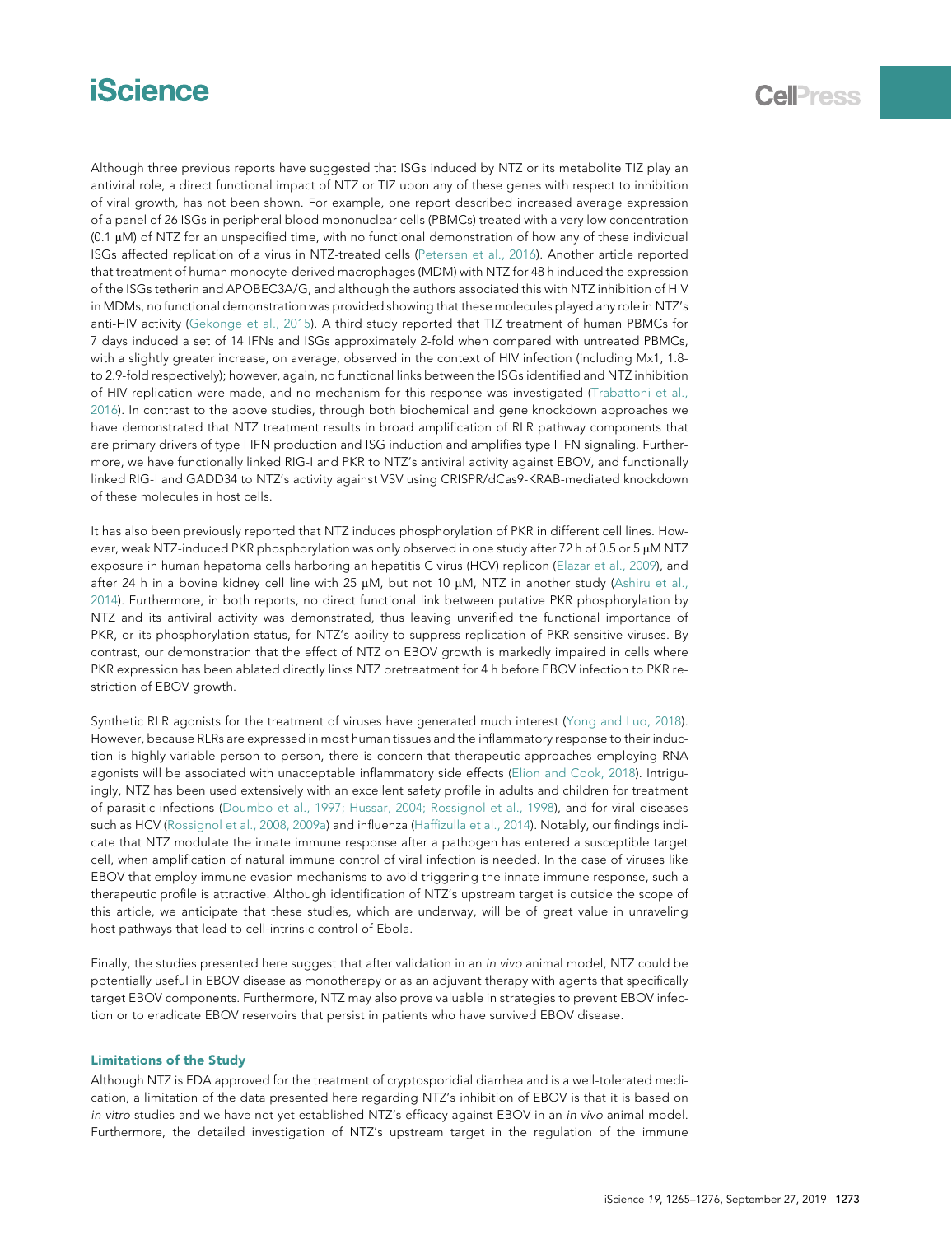

responses described here is outside the scope of this article and will be the subject of future studies, as will in vivo testing of NTZ against EBOV.

#### **METHODS**

All methods can be found in the accompanying [Transparent Methods supplemental file](#page-10-5).

#### <span id="page-10-5"></span>SUPPLEMENTAL INFORMATION

Supplemental Information can be found online at <https://doi.org/10.1016/j.isci.2019.07.003>.

#### ACKNOWLEDGMENTS

We are indebted to Wallis Annenberg and John Moores for their critical support making this study possible. This work was funded by a grant from the Annenberg Foundation, a gift from John Moores, and grants from the NIH (AI125075) and the Ragon Institute to A.E.G, and from the NIH to S.H. (AI106912 & AI111784), and to T.W.G. (U19AI109711). The funders had no role in study design, data collection and analysis, decision to publish, or preparation of the manuscript. We also thank James LeDuc and James Hodge for their advice, Martin Dorf for the gift of the VSV luciferase reporter virus, Renate Hellmiss for the artwork, and James Falvo for critical reading of the manuscript.

#### AUTHOR CONTRIBUTIONS

L.D.J. and A.E.G. planned the study. L.D.J., C.E.M., S.H., S.B., T.W.G., and A.E.G. designed the experiments. L.D.J., C.C., V.H., S.R., S.S., and A.N. performed experiments under BSL-2 conditions. C.E.M., V.B., and V.S. performed experiments under BSL-4 conditions. L.D.J. and A.E.G. wrote the paper.

#### DECLARATION OF INTERESTS

A.E.G.'s lab received a general laboratory gift from Romark Inc., which had no role in the conceptualization, design, data collection, analysis, decision to publish, or preparation of the manuscript. L.D.J., S.R., V.H., and A.E.G. are co-inventors on the patent "Treatment of Infectious Diseases", US15/546390 Jan 26 2015. The authors claim no other competing interests.

Received: March 25, 2019 Revised: June 3, 2019 Accepted: June 28, 2019 Published: August 8, 2019

#### **REFERENCES**

<span id="page-10-7"></span>[Ahmed, M., McKenzie, M.O., Puckett, S.,](http://refhub.elsevier.com/S2589-0042(19)30228-7/sref2) [Hojnacki, M., Poliquin, L., and Lyles, D.S.](http://refhub.elsevier.com/S2589-0042(19)30228-7/sref2) [\(2003\). Ability of the matrix protein](http://refhub.elsevier.com/S2589-0042(19)30228-7/sref2) [of vesicular stomatitis virus to suppress](http://refhub.elsevier.com/S2589-0042(19)30228-7/sref2) [beta interferon gene expression is](http://refhub.elsevier.com/S2589-0042(19)30228-7/sref2) [genetically correlated with the inhibition of](http://refhub.elsevier.com/S2589-0042(19)30228-7/sref2) [host RNA and protein synthesis. J. Virol.](http://refhub.elsevier.com/S2589-0042(19)30228-7/sref2) 77, [4646–4657](http://refhub.elsevier.com/S2589-0042(19)30228-7/sref2).

<span id="page-10-1"></span>[Ashiru, O., Howe, J.D., and Butters, T.D. \(2014\).](http://refhub.elsevier.com/S2589-0042(19)30228-7/sref3) [Nitazoxanide, an antiviral thiazolide, depletes](http://refhub.elsevier.com/S2589-0042(19)30228-7/sref3) [ATP-sensitive intracellular Ca\(2+\) stores. Virology](http://refhub.elsevier.com/S2589-0042(19)30228-7/sref3) 462-463[, 135–148.](http://refhub.elsevier.com/S2589-0042(19)30228-7/sref3)

<span id="page-10-6"></span>[Bale, S., Julien, J.P., Bornholdt, Z.A., Krois, A.S.,](http://refhub.elsevier.com/S2589-0042(19)30228-7/sref4) [Wilson, I.A., and Saphire, E.O. \(2013\). Ebolavirus](http://refhub.elsevier.com/S2589-0042(19)30228-7/sref4) [VP35 coats the backbone of double-stranded](http://refhub.elsevier.com/S2589-0042(19)30228-7/sref4) [RNA for interferon antagonism. J. Virol.](http://refhub.elsevier.com/S2589-0042(19)30228-7/sref4) 87, [10385–10388.](http://refhub.elsevier.com/S2589-0042(19)30228-7/sref4)

<span id="page-10-3"></span>[Basler, C.F., Wang, X., Muhlberger, E., Volchkov,](http://refhub.elsevier.com/S2589-0042(19)30228-7/sref5) [V., Paragas, J., Klenk, H.D., Garcia-Sastre, A., and](http://refhub.elsevier.com/S2589-0042(19)30228-7/sref5) [Palese, P. \(2000\). The Ebola virus VP35 protein](http://refhub.elsevier.com/S2589-0042(19)30228-7/sref5) [functions as a type I IFN antagonist. Proc. Natl.](http://refhub.elsevier.com/S2589-0042(19)30228-7/sref5) [Acad. Sci. U S A](http://refhub.elsevier.com/S2589-0042(19)30228-7/sref5) 97, 12289–12294.

[Basler, C.F., Mikulasova, A., Martinez-Sobrido, L.,](http://refhub.elsevier.com/S2589-0042(19)30228-7/sref6) [Paragas, J., Muhlberger, E., Bray, M., Klenk, H.D.,](http://refhub.elsevier.com/S2589-0042(19)30228-7/sref6) [Palese, P., and Garcia-Sastre, A. \(2003\). The Ebola](http://refhub.elsevier.com/S2589-0042(19)30228-7/sref6) [virus VP35 protein inhibits activation of interferon](http://refhub.elsevier.com/S2589-0042(19)30228-7/sref6) [regulatory factor 3. J. Virol.](http://refhub.elsevier.com/S2589-0042(19)30228-7/sref6) 77, 7945–7956.

[Black, B.L., and Lyles, D.S. \(1992\). Vesicular](http://refhub.elsevier.com/S2589-0042(19)30228-7/sref7) [stomatitis virus matrix protein inhibits host cell](http://refhub.elsevier.com/S2589-0042(19)30228-7/sref7)[directed transcription of target genes in vivo.](http://refhub.elsevier.com/S2589-0042(19)30228-7/sref7) J. Virol. 66[, 4058–4064.](http://refhub.elsevier.com/S2589-0042(19)30228-7/sref7)

<span id="page-10-0"></span>[Cardenas, W.B., Loo, Y.M., Gale, M., Jr., Hartman,](http://refhub.elsevier.com/S2589-0042(19)30228-7/sref8) [A.L., Kimberlin, C.R., Martinez-Sobrido, L.,](http://refhub.elsevier.com/S2589-0042(19)30228-7/sref8) [Saphire, E.O., and Basler, C.F. \(2006\). Ebola virus](http://refhub.elsevier.com/S2589-0042(19)30228-7/sref8) [VP35 protein binds double-stranded RNA and](http://refhub.elsevier.com/S2589-0042(19)30228-7/sref8) [inhibits alpha/beta interferon production](http://refhub.elsevier.com/S2589-0042(19)30228-7/sref8) [induced by RIG-I signaling. J. Virol.](http://refhub.elsevier.com/S2589-0042(19)30228-7/sref8) 80, 5168– [5178.](http://refhub.elsevier.com/S2589-0042(19)30228-7/sref8)

<span id="page-10-2"></span>[Claude, K.M., Underschultz, J., and Hawkes, M.T.](http://refhub.elsevier.com/S2589-0042(19)30228-7/sref10) [\(2018\). Ebola virus epidemic in war-torn eastern](http://refhub.elsevier.com/S2589-0042(19)30228-7/sref10) [DR Congo. Lancet](http://refhub.elsevier.com/S2589-0042(19)30228-7/sref10) 392, 1399–1401.

<span id="page-10-10"></span>[Clavarino, G., Claudio, N., Couderc, T., Dalet, A.,](http://refhub.elsevier.com/S2589-0042(19)30228-7/sref11) [Judith, D., Camosseto, V., Schmidt, E.K., Wenger,](http://refhub.elsevier.com/S2589-0042(19)30228-7/sref11) [T., Lecuit, M., Gatti, E., et al. \(2012a\). Induction of](http://refhub.elsevier.com/S2589-0042(19)30228-7/sref11) [GADD34 is necessary for dsRNA-dependent](http://refhub.elsevier.com/S2589-0042(19)30228-7/sref11) [interferon-beta production and participates in](http://refhub.elsevier.com/S2589-0042(19)30228-7/sref11) [the control of Chikungunya virus infection. PLoS](http://refhub.elsevier.com/S2589-0042(19)30228-7/sref11) Pathog. 8[, e1002708](http://refhub.elsevier.com/S2589-0042(19)30228-7/sref11).

[Clavarino, G., Claudio, N., Dalet, A., Terawaki, S.,](http://refhub.elsevier.com/S2589-0042(19)30228-7/sref12) [Couderc, T., Chasson, L., Ceppi, M., Schmidt,](http://refhub.elsevier.com/S2589-0042(19)30228-7/sref12) [E.K., Wenger, T., Lecuit, M., et al. \(2012b\). Protein](http://refhub.elsevier.com/S2589-0042(19)30228-7/sref12) [phosphatase 1 subunit Ppp1r15a/GADD34](http://refhub.elsevier.com/S2589-0042(19)30228-7/sref12) [regulates cytokine production in](http://refhub.elsevier.com/S2589-0042(19)30228-7/sref12) [polyinosinic:polycytidylic acid-stimulated](http://refhub.elsevier.com/S2589-0042(19)30228-7/sref12) [dendritic cells. Proc. Natl. Acad. Sci. U S A](http://refhub.elsevier.com/S2589-0042(19)30228-7/sref12) 109, [3006–3011](http://refhub.elsevier.com/S2589-0042(19)30228-7/sref12).

<span id="page-10-8"></span>[Connor, J.H., and Lyles, D.S. \(2002\). Vesicular](http://refhub.elsevier.com/S2589-0042(19)30228-7/sref13) [stomatitis virus infection alters the eIF4F](http://refhub.elsevier.com/S2589-0042(19)30228-7/sref13) [translation initiation complex and causes](http://refhub.elsevier.com/S2589-0042(19)30228-7/sref13) [dephosphorylation of the eIF4E binding protein](http://refhub.elsevier.com/S2589-0042(19)30228-7/sref13) [4E-BP1. J. Virol.](http://refhub.elsevier.com/S2589-0042(19)30228-7/sref13) 76, 10177–10187.

<span id="page-10-9"></span>[Connor, J.H., and Lyles, D.S. \(2005\). Inhibition of](http://refhub.elsevier.com/S2589-0042(19)30228-7/sref14) [host and viral translation during vesicular](http://refhub.elsevier.com/S2589-0042(19)30228-7/sref14) [stomatitis virus infection. eIF2 is responsible for](http://refhub.elsevier.com/S2589-0042(19)30228-7/sref14) [the inhibition of viral but not host translation.](http://refhub.elsevier.com/S2589-0042(19)30228-7/sref14) J. Biol. Chem. 280[, 13512–13519](http://refhub.elsevier.com/S2589-0042(19)30228-7/sref14).

<span id="page-10-4"></span>[Cureton, D.K., Burdeinick-Kerr, R., and Whelan,](http://refhub.elsevier.com/S2589-0042(19)30228-7/sref15) [S.P. \(2012\). Genetic inactivation of COPI](http://refhub.elsevier.com/S2589-0042(19)30228-7/sref15)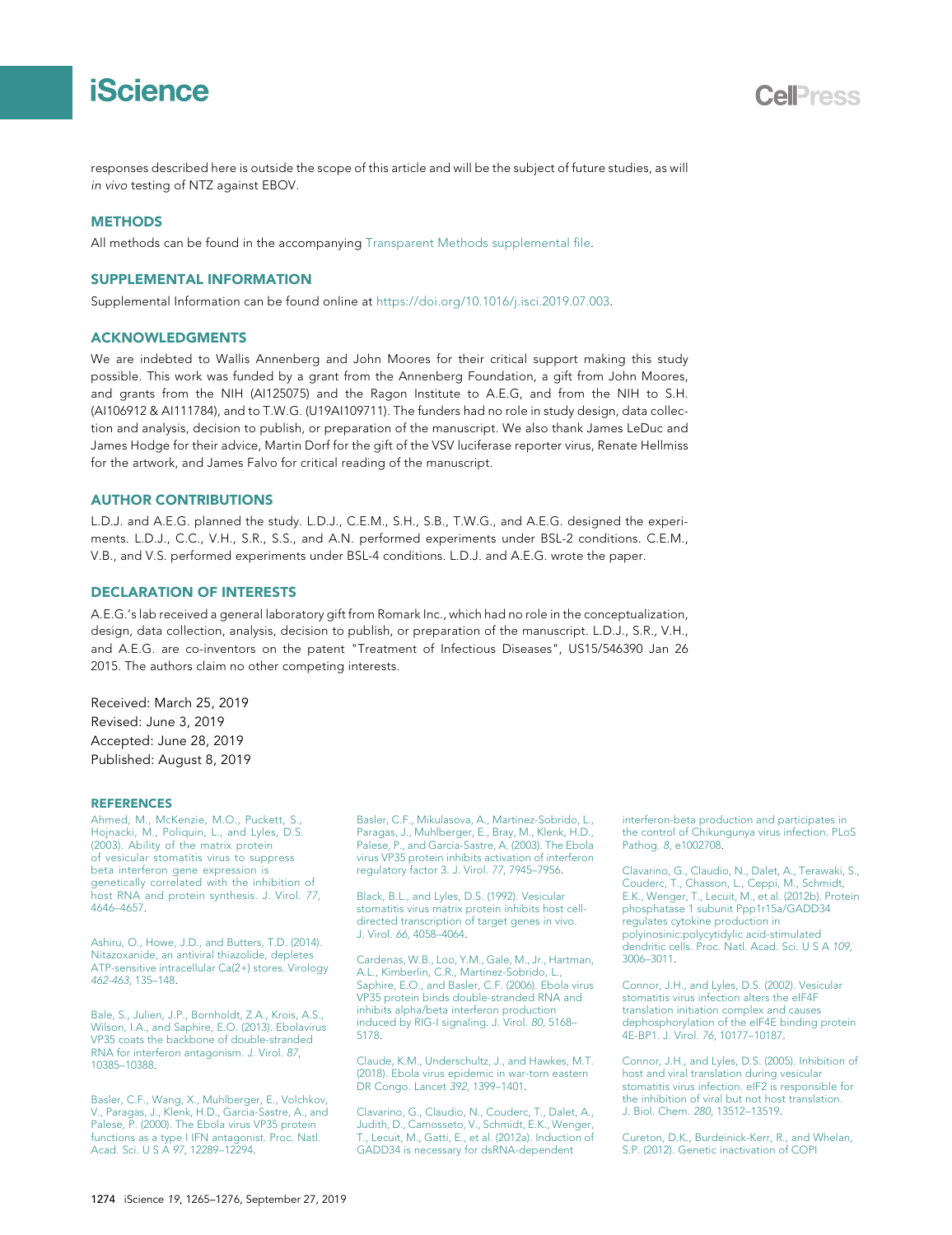**Cell**<sub>ress</sub>

[coatomer separately inhibits vesicular stomatitis](http://refhub.elsevier.com/S2589-0042(19)30228-7/sref15) [virus entry and gene expression. J. Virol.](http://refhub.elsevier.com/S2589-0042(19)30228-7/sref15) 86, [655–666.](http://refhub.elsevier.com/S2589-0042(19)30228-7/sref15)

<span id="page-11-20"></span>[Dalet, A., Arguello, R.J., Combes, A., Spinelli, L.,](http://refhub.elsevier.com/S2589-0042(19)30228-7/sref16) [Jaeger, S., Fallet, M., Vu Manh, T.P., Mendes, A.,](http://refhub.elsevier.com/S2589-0042(19)30228-7/sref16) [Perego, J., Reverendo, M., et al. \(2017\). Protein](http://refhub.elsevier.com/S2589-0042(19)30228-7/sref16) [synthesis inhibition and GADD34 control IFN](http://refhub.elsevier.com/S2589-0042(19)30228-7/sref16)[beta heterogeneous expression in response to](http://refhub.elsevier.com/S2589-0042(19)30228-7/sref16) [dsRNA. EMBO J.](http://refhub.elsevier.com/S2589-0042(19)30228-7/sref16) 36, 761–782.

<span id="page-11-10"></span>[Deen, G.F., Broutet, N., Xu, W., Knust, B., Sesay,](http://refhub.elsevier.com/S2589-0042(19)30228-7/sref17) [F.R., McDonald, S.L.R., Ervin, E., Marrinan, J.E.,](http://refhub.elsevier.com/S2589-0042(19)30228-7/sref17) [Gaillard, P., Habib, N., et al. \(2017\). Ebola RNA](http://refhub.elsevier.com/S2589-0042(19)30228-7/sref17) [persistence in semen of ebola virus disease](http://refhub.elsevier.com/S2589-0042(19)30228-7/sref17) [survivors - final report. N. Engl. J. Med.](http://refhub.elsevier.com/S2589-0042(19)30228-7/sref17) 377, 1428– [1437](http://refhub.elsevier.com/S2589-0042(19)30228-7/sref17).

<span id="page-11-4"></span>[Doumbo, O., Rossignol, J.F., Pichard, E., Traore,](http://refhub.elsevier.com/S2589-0042(19)30228-7/sref18) [H.A., Dembele, T.M., Diakite, M., Traore, F., and](http://refhub.elsevier.com/S2589-0042(19)30228-7/sref18) [Diallo, D.A. \(1997\). Nitazoxanide in the treatment](http://refhub.elsevier.com/S2589-0042(19)30228-7/sref18) [of cryptosporidial diarrhea and other intestinal](http://refhub.elsevier.com/S2589-0042(19)30228-7/sref18) [parasitic infections associated with acquired](http://refhub.elsevier.com/S2589-0042(19)30228-7/sref18) [immunodeficiency syndrome in tropical Africa.](http://refhub.elsevier.com/S2589-0042(19)30228-7/sref18) [Am. J. Trop. Med. Hyg.](http://refhub.elsevier.com/S2589-0042(19)30228-7/sref18) 56, 637–639.

<span id="page-11-21"></span>[Elazar, M., Liu, M., McKenna, S.A., Liu, P., Gehrig,](http://refhub.elsevier.com/S2589-0042(19)30228-7/sref19) [E.A., Puglisi, J.D., Rossignol, J.F., and Glenn, J.S.](http://refhub.elsevier.com/S2589-0042(19)30228-7/sref19) [\(2009\). The anti-hepatitis C agent nitazoxanide](http://refhub.elsevier.com/S2589-0042(19)30228-7/sref19) [induces phosphorylation of eukaryotic initiation](http://refhub.elsevier.com/S2589-0042(19)30228-7/sref19) [factor 2alpha via protein kinase activated by](http://refhub.elsevier.com/S2589-0042(19)30228-7/sref19) [double-stranded RNA activation.](http://refhub.elsevier.com/S2589-0042(19)30228-7/sref19) [Gastroenterology](http://refhub.elsevier.com/S2589-0042(19)30228-7/sref19) 137, 1827–1835.

<span id="page-11-26"></span>[Elion, D.L., and Cook, R.S. \(2018\). Harnessing](http://refhub.elsevier.com/S2589-0042(19)30228-7/sref20) [RIG-I and intrinsic immunity in the tumor](http://refhub.elsevier.com/S2589-0042(19)30228-7/sref20) [microenvironment for therapeutic cancer](http://refhub.elsevier.com/S2589-0042(19)30228-7/sref20) [treatment. Oncotarget](http://refhub.elsevier.com/S2589-0042(19)30228-7/sref20) 9, 29007–29017.

<span id="page-11-1"></span>[Feng, Z., Cerveny, M., Yan, Z., and He, B. \(2007\).](http://refhub.elsevier.com/S2589-0042(19)30228-7/sref21) [The VP35 protein of Ebola virus inhibits the](http://refhub.elsevier.com/S2589-0042(19)30228-7/sref21) [antiviral effect mediated by double-stranded](http://refhub.elsevier.com/S2589-0042(19)30228-7/sref21) [RNA-dependent protein kinase PKR. J. Virol.](http://refhub.elsevier.com/S2589-0042(19)30228-7/sref21) 81, [182–192.](http://refhub.elsevier.com/S2589-0042(19)30228-7/sref21)

[Ferran, M.C., and Lucas-Lenard, J.M. \(1997\). The](http://refhub.elsevier.com/S2589-0042(19)30228-7/sref22) [vesicular stomatitis virus matrix protein inhibits](http://refhub.elsevier.com/S2589-0042(19)30228-7/sref22) [transcription from the human beta interferon](http://refhub.elsevier.com/S2589-0042(19)30228-7/sref22) [promoter. J. Virol.](http://refhub.elsevier.com/S2589-0042(19)30228-7/sref22) 71, 371–377.

[La Frazia, S., Ciucci, A., Arnoldi, F., Coira, M.,](http://refhub.elsevier.com/S2589-0042(19)30228-7/sref23) [Gianferretti, P., Angelini, M., Belardo, G.,](http://refhub.elsevier.com/S2589-0042(19)30228-7/sref23) [Burrone, O.R., Rossignol, J.F., and Santoro, M.G.](http://refhub.elsevier.com/S2589-0042(19)30228-7/sref23) [\(2013\). Thiazolides, a new class of antiviral agents](http://refhub.elsevier.com/S2589-0042(19)30228-7/sref23) [effective against rotavirus infection, target viral](http://refhub.elsevier.com/S2589-0042(19)30228-7/sref23) [morphogenesis, inhibiting viroplasm formation.](http://refhub.elsevier.com/S2589-0042(19)30228-7/sref23) J. Virol. 87[, 11096–11106](http://refhub.elsevier.com/S2589-0042(19)30228-7/sref23).

<span id="page-11-0"></span>[Garcia-Sastre, A. \(2017\). Ten strategies of](http://refhub.elsevier.com/S2589-0042(19)30228-7/sref24) [interferon evasion by viruses. Cell Host Microbe](http://refhub.elsevier.com/S2589-0042(19)30228-7/sref24) 22[, 176–184](http://refhub.elsevier.com/S2589-0042(19)30228-7/sref24).

<span id="page-11-9"></span>[Gekonge, B., Bardin, M.C., and Montaner, L.J.](http://refhub.elsevier.com/S2589-0042(19)30228-7/sref25) [\(2015\). Short communication: nitazoxanide](http://refhub.elsevier.com/S2589-0042(19)30228-7/sref25) [inhibits HIV viral replication in monocyte-derived](http://refhub.elsevier.com/S2589-0042(19)30228-7/sref25) [macrophages. AIDS Res. Hum. Retroviruses](http://refhub.elsevier.com/S2589-0042(19)30228-7/sref25) 31, [237–241](http://refhub.elsevier.com/S2589-0042(19)30228-7/sref25).

<span id="page-11-6"></span>[Haffizulla, J., Hartman, A., Hoppers, M., Resnick,](http://refhub.elsevier.com/S2589-0042(19)30228-7/sref26) [H., Samudrala, S., Ginocchio, C., Bardin, M., and](http://refhub.elsevier.com/S2589-0042(19)30228-7/sref26) [Rossignol, J.F.; U.S.N.I.C.S. Group \(2014\). Effect](http://refhub.elsevier.com/S2589-0042(19)30228-7/sref26) [of nitazoxanide in adults and adolescents with](http://refhub.elsevier.com/S2589-0042(19)30228-7/sref26) [acute uncomplicated influenza: a double-blind,](http://refhub.elsevier.com/S2589-0042(19)30228-7/sref26) [randomised, placebo-controlled, phase 2b/3](http://refhub.elsevier.com/S2589-0042(19)30228-7/sref26) [trial. Lancet Infect. Dis.](http://refhub.elsevier.com/S2589-0042(19)30228-7/sref26) 14, 609–618.

<span id="page-11-2"></span>[Hartman, A.L., Bird, B.H., Towner, J.S.,](http://refhub.elsevier.com/S2589-0042(19)30228-7/sref27) [Antoniadou, Z.A., Zaki, S.R., and Nichol, S.T.](http://refhub.elsevier.com/S2589-0042(19)30228-7/sref27) [\(2008\). Inhibition of IRF-3 activation by VP35 is](http://refhub.elsevier.com/S2589-0042(19)30228-7/sref27) [critical for the high level of virulence of ebola](http://refhub.elsevier.com/S2589-0042(19)30228-7/sref27) [virus. J. Virol.](http://refhub.elsevier.com/S2589-0042(19)30228-7/sref27) 82, 2699–2704.

<span id="page-11-17"></span>[Huang, I.C., Bailey, C.C., Weyer, J.L., Radoshitzky,](http://refhub.elsevier.com/S2589-0042(19)30228-7/sref28) [S.R., Becker, M.M., Chiang, J.J., Brass, A.L.,](http://refhub.elsevier.com/S2589-0042(19)30228-7/sref28) [Ahmed, A.A., Chi, X., Dong, L., et al. \(2011\).](http://refhub.elsevier.com/S2589-0042(19)30228-7/sref28) [Distinct patterns of IFITM-mediated restriction of](http://refhub.elsevier.com/S2589-0042(19)30228-7/sref28) [filoviruses, SARS coronavirus, and influenza A](http://refhub.elsevier.com/S2589-0042(19)30228-7/sref28) [virus. PLoS Pathog.](http://refhub.elsevier.com/S2589-0042(19)30228-7/sref28) 7, e1001258.

[Hussar, D.A. \(2004\). New drugs of 2003. J. Am.](http://refhub.elsevier.com/S2589-0042(19)30228-7/sref29) Pharm. Assoc. (2003) 44[, 168–206, quiz 207–210](http://refhub.elsevier.com/S2589-0042(19)30228-7/sref29).

<span id="page-11-11"></span>[Kato, H., Takeuchi, O., Sato, S., Yoneyama, M.,](http://refhub.elsevier.com/S2589-0042(19)30228-7/sref30) [Yamamoto, M., Matsui, K., Uematsu, S., Jung, A.,](http://refhub.elsevier.com/S2589-0042(19)30228-7/sref30) [Kawai, T., Ishii, K.J., et al. \(2006\). Differential roles](http://refhub.elsevier.com/S2589-0042(19)30228-7/sref30) [of MDA5 and RIG-I helicases in the recognition of](http://refhub.elsevier.com/S2589-0042(19)30228-7/sref30) [RNA viruses. Nature](http://refhub.elsevier.com/S2589-0042(19)30228-7/sref30) 441, 101–105.

<span id="page-11-12"></span>[Kato, H., Takeuchi, O., Mikamo-Satoh, E., Hirai,](http://refhub.elsevier.com/S2589-0042(19)30228-7/sref31) [R., Kawai, T., Matsushita, K., Hiiragi, A., Dermody,](http://refhub.elsevier.com/S2589-0042(19)30228-7/sref31) [T.S., Fujita, T., and Akira, S. \(2008\). Length](http://refhub.elsevier.com/S2589-0042(19)30228-7/sref31)[dependent recognition of double-stranded](http://refhub.elsevier.com/S2589-0042(19)30228-7/sref31) [ribonucleic acids by retinoic acid-inducible gene-](http://refhub.elsevier.com/S2589-0042(19)30228-7/sref31)[I and melanoma differentiation-associated gene](http://refhub.elsevier.com/S2589-0042(19)30228-7/sref31) [5. J. Exp. Med.](http://refhub.elsevier.com/S2589-0042(19)30228-7/sref31) 205, 1601–1610.

<span id="page-11-14"></span>[Kawai, T., Takahashi, K., Sato, S., Coban, C.,](http://refhub.elsevier.com/S2589-0042(19)30228-7/sref32) [Kumar, H., Kato, H., Ishii, K.J., Takeuchi, O., and](http://refhub.elsevier.com/S2589-0042(19)30228-7/sref32) [Akira, S. \(2005\). IPS-1, an adaptor triggering RIG-](http://refhub.elsevier.com/S2589-0042(19)30228-7/sref32)[I- and Mda5-mediated type I interferon induction.](http://refhub.elsevier.com/S2589-0042(19)30228-7/sref32) [Nat. Immunol.](http://refhub.elsevier.com/S2589-0042(19)30228-7/sref32) 6, 981–988.

[von Kobbe, C., van Deursen, J.M., Rodrigues,](http://refhub.elsevier.com/S2589-0042(19)30228-7/sref33) [J.P., Sitterlin, D., Bachi, A., Wu, X., Wilm, M.,](http://refhub.elsevier.com/S2589-0042(19)30228-7/sref33) [Carmo-Fonseca, M., and Izaurralde, E. \(2000\).](http://refhub.elsevier.com/S2589-0042(19)30228-7/sref33) [Vesicular stomatitis virus matrix protein inhibits](http://refhub.elsevier.com/S2589-0042(19)30228-7/sref33) [host cell gene expression by targeting the](http://refhub.elsevier.com/S2589-0042(19)30228-7/sref33) [nucleoporin Nup98. Mol. Cell](http://refhub.elsevier.com/S2589-0042(19)30228-7/sref33) 6, 1243–1252.

[Leung, D.W., Prins, K.C., Borek, D.M.,](http://refhub.elsevier.com/S2589-0042(19)30228-7/sref34) [Farahbakhsh, M., Tufariello, J.M., Ramanan, P.,](http://refhub.elsevier.com/S2589-0042(19)30228-7/sref34) [Nix, J.C., Helgeson, L.A., Otwinowski, Z.,](http://refhub.elsevier.com/S2589-0042(19)30228-7/sref34) [Honzatko, R.B., et al. \(2010\). Structural basis for](http://refhub.elsevier.com/S2589-0042(19)30228-7/sref34) [dsRNA recognition and interferon antagonism by](http://refhub.elsevier.com/S2589-0042(19)30228-7/sref34) [Ebola VP35. Nat. Struct. Mol. Biol.](http://refhub.elsevier.com/S2589-0042(19)30228-7/sref34) 17, 165–172.

[Li, Z., Brecher, M., Deng, Y.Q., Zhang, J.,](http://refhub.elsevier.com/S2589-0042(19)30228-7/sref36) [Sakamuru, S., Liu, B., Huang, R., Koetzner, C.A.,](http://refhub.elsevier.com/S2589-0042(19)30228-7/sref36) [Allen, C.A., Jones, S.A., et al. \(2017\). Existing](http://refhub.elsevier.com/S2589-0042(19)30228-7/sref36) [drugs as broad-spectrum and potent inhibitors](http://refhub.elsevier.com/S2589-0042(19)30228-7/sref36) [for Zika virus by targeting NS2B-NS3 interaction.](http://refhub.elsevier.com/S2589-0042(19)30228-7/sref36) Cell Res. 27[, 1046–1064.](http://refhub.elsevier.com/S2589-0042(19)30228-7/sref36)

<span id="page-11-16"></span>[Lin, R., Heylbroeck, C., Pitha, P.M., and Hiscott, J.](http://refhub.elsevier.com/S2589-0042(19)30228-7/sref37) [\(1998\). Virus-dependent phosphorylation of the](http://refhub.elsevier.com/S2589-0042(19)30228-7/sref37) [IRF-3 transcription factor regulates nuclear](http://refhub.elsevier.com/S2589-0042(19)30228-7/sref37) [translocation, transactivation potential, and](http://refhub.elsevier.com/S2589-0042(19)30228-7/sref37) [proteasome-mediated degradation. Mol. Cell.](http://refhub.elsevier.com/S2589-0042(19)30228-7/sref37) Biol. 18[, 2986–2996](http://refhub.elsevier.com/S2589-0042(19)30228-7/sref37).

[Luthra, P., Ramanan, P., Mire, C.E., Weisend, C.,](http://refhub.elsevier.com/S2589-0042(19)30228-7/sref38) [Tsuda, Y., Yen, B., Liu, G., Leung, D.W., Geisbert,](http://refhub.elsevier.com/S2589-0042(19)30228-7/sref38) [T.W., Ebihara, H., et al. \(2013\). Mutual antagonism](http://refhub.elsevier.com/S2589-0042(19)30228-7/sref38) [between the Ebola virus VP35 protein and the](http://refhub.elsevier.com/S2589-0042(19)30228-7/sref38) [RIG-I activator PACT determines infection](http://refhub.elsevier.com/S2589-0042(19)30228-7/sref38) [outcome. Cell Host Microbe](http://refhub.elsevier.com/S2589-0042(19)30228-7/sref38) 14, 74–84.

<span id="page-11-22"></span>[Ma, Y., and Hendershot, L.M. \(2003\). Delineation](http://refhub.elsevier.com/S2589-0042(19)30228-7/sref39) [of a negative feedback regulatory loop that](http://refhub.elsevier.com/S2589-0042(19)30228-7/sref39) [controls protein translation during endoplasmic](http://refhub.elsevier.com/S2589-0042(19)30228-7/sref39) [reticulum stress. J. Biol. Chem.](http://refhub.elsevier.com/S2589-0042(19)30228-7/sref39) 278, 34864–34873.

<span id="page-11-19"></span>[Machitani, M., Sakurai, F., Wakabayashi, K.,](http://refhub.elsevier.com/S2589-0042(19)30228-7/sref40) [Takayama, K., Tachibana, M., and Mizuguchi, H.](http://refhub.elsevier.com/S2589-0042(19)30228-7/sref40) [\(2017\). Type I interferons impede short hairpin](http://refhub.elsevier.com/S2589-0042(19)30228-7/sref40) [RNA-mediated RNAi via inhibition of dicer](http://refhub.elsevier.com/S2589-0042(19)30228-7/sref40)[mediated processing to small interfering RNA.](http://refhub.elsevier.com/S2589-0042(19)30228-7/sref40) [Mol. Ther. Nucleic Acids](http://refhub.elsevier.com/S2589-0042(19)30228-7/sref40) 6, 173–182.

[Meylan, E., Curran, J., Hofmann, K., Moradpour,](http://refhub.elsevier.com/S2589-0042(19)30228-7/sref41) [D., Binder, M., Bartenschlager, R., and Tschopp,](http://refhub.elsevier.com/S2589-0042(19)30228-7/sref41) [J. \(2005\). Cardif is an adaptor protein in the RIG-I](http://refhub.elsevier.com/S2589-0042(19)30228-7/sref41) [antiviral pathway and is targeted by hepatitis C](http://refhub.elsevier.com/S2589-0042(19)30228-7/sref41) [virus. Nature](http://refhub.elsevier.com/S2589-0042(19)30228-7/sref41) 437, 1167–1172.

<span id="page-11-23"></span>[Minami, K., Tambe, Y., Watanabe, R., Isono, T.,](http://refhub.elsevier.com/S2589-0042(19)30228-7/sref42) [Haneda, M., Isobe, K., Kobayashi, T., Hino, O.,](http://refhub.elsevier.com/S2589-0042(19)30228-7/sref42) [Okabe, H., Chano, T., et al. \(2007\). Suppression of](http://refhub.elsevier.com/S2589-0042(19)30228-7/sref42) [viral replication by stress-inducible GADD34](http://refhub.elsevier.com/S2589-0042(19)30228-7/sref42) [protein via the mammalian serine/threonine](http://refhub.elsevier.com/S2589-0042(19)30228-7/sref42) [protein kinase mTOR pathway. J. Virol.](http://refhub.elsevier.com/S2589-0042(19)30228-7/sref42) 81, 11106– [11115.](http://refhub.elsevier.com/S2589-0042(19)30228-7/sref42)

<span id="page-11-24"></span>[Novoa, I., Zeng, H., Harding, H.P., and Ron, D.](http://refhub.elsevier.com/S2589-0042(19)30228-7/sref43) [\(2001\). Feedback inhibition of the unfolded](http://refhub.elsevier.com/S2589-0042(19)30228-7/sref43) [protein response by GADD34-mediated](http://refhub.elsevier.com/S2589-0042(19)30228-7/sref43) [dephosphorylation of eIF2alpha. J. Cell Biol.](http://refhub.elsevier.com/S2589-0042(19)30228-7/sref43) 153, [1011–1022](http://refhub.elsevier.com/S2589-0042(19)30228-7/sref43).

<span id="page-11-13"></span>[Peisley, A., Wu, B., Yao, H., Walz, T., and Hur, S.](http://refhub.elsevier.com/S2589-0042(19)30228-7/sref44) [\(2013\). RIG-I forms signaling-competent filaments](http://refhub.elsevier.com/S2589-0042(19)30228-7/sref44) [in an ATP-dependent, ubiquitin-independent](http://refhub.elsevier.com/S2589-0042(19)30228-7/sref44) [manner. Mol. Cell](http://refhub.elsevier.com/S2589-0042(19)30228-7/sref44) 51, 573–583.

<span id="page-11-25"></span>[Petersen, T., Lee, Y.J., Osinusi, A., Amorosa, V.K.,](http://refhub.elsevier.com/S2589-0042(19)30228-7/sref45) [Wang, C., Kang, M., Matining, R., Zhang, X., Dou,](http://refhub.elsevier.com/S2589-0042(19)30228-7/sref45) [D., Umbleja, T., et al. \(2016\). Interferon stimulated](http://refhub.elsevier.com/S2589-0042(19)30228-7/sref45) [gene expression in HIV/HCV coinfected patients](http://refhub.elsevier.com/S2589-0042(19)30228-7/sref45) [treated with nitazoxanide/peginterferon-Alfa-2a](http://refhub.elsevier.com/S2589-0042(19)30228-7/sref45) [and ribavirin. AIDS Res. Hum. Retroviruses](http://refhub.elsevier.com/S2589-0042(19)30228-7/sref45) 32, [660–667.](http://refhub.elsevier.com/S2589-0042(19)30228-7/sref45)

[Piacentini, S., La Frazia, S., Riccio, A., Pedersen,](http://refhub.elsevier.com/S2589-0042(19)30228-7/sref47) [J.Z., Topai, A., Nicolotti, O., Rossignol, J.F., and](http://refhub.elsevier.com/S2589-0042(19)30228-7/sref47) [Santoro, M.G. \(2018\). Nitazoxanide inhibits](http://refhub.elsevier.com/S2589-0042(19)30228-7/sref47) [paramyxovirus replication by targeting the Fusion](http://refhub.elsevier.com/S2589-0042(19)30228-7/sref47) [protein folding: role of glycoprotein-specific thiol](http://refhub.elsevier.com/S2589-0042(19)30228-7/sref47) [oxidoreductase ERp57. Sci. Rep.](http://refhub.elsevier.com/S2589-0042(19)30228-7/sref47) 8, 10425.

<span id="page-11-15"></span>[Prins, K.C., Cardenas, W.B., and Basler, C.F.](http://refhub.elsevier.com/S2589-0042(19)30228-7/sref48) [\(2009\). Ebola virus protein VP35 impairs the](http://refhub.elsevier.com/S2589-0042(19)30228-7/sref48) [function of interferon regulatory factor-activating](http://refhub.elsevier.com/S2589-0042(19)30228-7/sref48) [kinases IKKepsilon and TBK-1. J. Virol.](http://refhub.elsevier.com/S2589-0042(19)30228-7/sref48) 83, 3069-[3077.](http://refhub.elsevier.com/S2589-0042(19)30228-7/sref48)

<span id="page-11-3"></span>[Prins, K.C., Delpeut, S., Leung, D.W., Reynard, O.,](http://refhub.elsevier.com/S2589-0042(19)30228-7/sref49) [Volchkova, V.A., Reid, S.P., Ramanan, P.,](http://refhub.elsevier.com/S2589-0042(19)30228-7/sref49) [Cardenas, W.B., Amarasinghe, G.K., Volchkov,](http://refhub.elsevier.com/S2589-0042(19)30228-7/sref49) [V.E., et al. \(2010\). Mutations abrogating VP35](http://refhub.elsevier.com/S2589-0042(19)30228-7/sref49) [interaction with double-stranded RNA render](http://refhub.elsevier.com/S2589-0042(19)30228-7/sref49) [Ebola virus avirulent in Guinea pigs. J. Virol.](http://refhub.elsevier.com/S2589-0042(19)30228-7/sref49) 84, [3004–3015](http://refhub.elsevier.com/S2589-0042(19)30228-7/sref49).

<span id="page-11-18"></span>Romark, L.C. (2017). ALINIA (Nitazoxanide): Full Prescribing Information. [https://www.alinia.com/](https://www.alinia.com/wp-content/uploads/2017/08/prescribing-information.pdf) [wp-content/uploads/2017/08/prescribing](https://www.alinia.com/wp-content/uploads/2017/08/prescribing-information.pdf)[information.pdf](https://www.alinia.com/wp-content/uploads/2017/08/prescribing-information.pdf).

<span id="page-11-5"></span>[Rossignol, J.F. \(2014\). Nitazoxanide: a first-in](http://refhub.elsevier.com/S2589-0042(19)30228-7/sref51)[class broad-spectrum antiviral agent. Antivir. Res.](http://refhub.elsevier.com/S2589-0042(19)30228-7/sref51) 110[, 94–103.](http://refhub.elsevier.com/S2589-0042(19)30228-7/sref51)

<span id="page-11-7"></span>[Rossignol, J.F., and El-Gohary, Y.M. \(2006\).](http://refhub.elsevier.com/S2589-0042(19)30228-7/sref52) [Nitazoxanide in the treatment of viral](http://refhub.elsevier.com/S2589-0042(19)30228-7/sref52) [gastroenteritis: a randomized double-blind](http://refhub.elsevier.com/S2589-0042(19)30228-7/sref52) [placebo-controlled clinical trial. Aliment.](http://refhub.elsevier.com/S2589-0042(19)30228-7/sref52) [Pharmacol. Ther.](http://refhub.elsevier.com/S2589-0042(19)30228-7/sref52) 24, 1423–1430.

[Rossignol, J.F., Hidalgo, H., Feregrino, M.,](http://refhub.elsevier.com/S2589-0042(19)30228-7/sref53) [Higuera, F., Gomez, W.H., Romero, J.L.,](http://refhub.elsevier.com/S2589-0042(19)30228-7/sref53) [Padierna, J., Geyne, A., and Ayers, M.S. \(1998\). A](http://refhub.elsevier.com/S2589-0042(19)30228-7/sref53) [double-'blind' placebo-controlled study of](http://refhub.elsevier.com/S2589-0042(19)30228-7/sref53) [nitazoxanide in the treatment of cryptosporidial](http://refhub.elsevier.com/S2589-0042(19)30228-7/sref53) [diarrhoea in AIDS patients in Mexico. Trans. R.](http://refhub.elsevier.com/S2589-0042(19)30228-7/sref53) [Soc. Trop. Med. Hyg.](http://refhub.elsevier.com/S2589-0042(19)30228-7/sref53) 92, 663–666.

<span id="page-11-8"></span>[Rossignol, J.F., Abu-Zekry, M., Hussein, A., and](http://refhub.elsevier.com/S2589-0042(19)30228-7/sref54) [Santoro, M.G. \(2006\). Effect of nitazoxanide for](http://refhub.elsevier.com/S2589-0042(19)30228-7/sref54)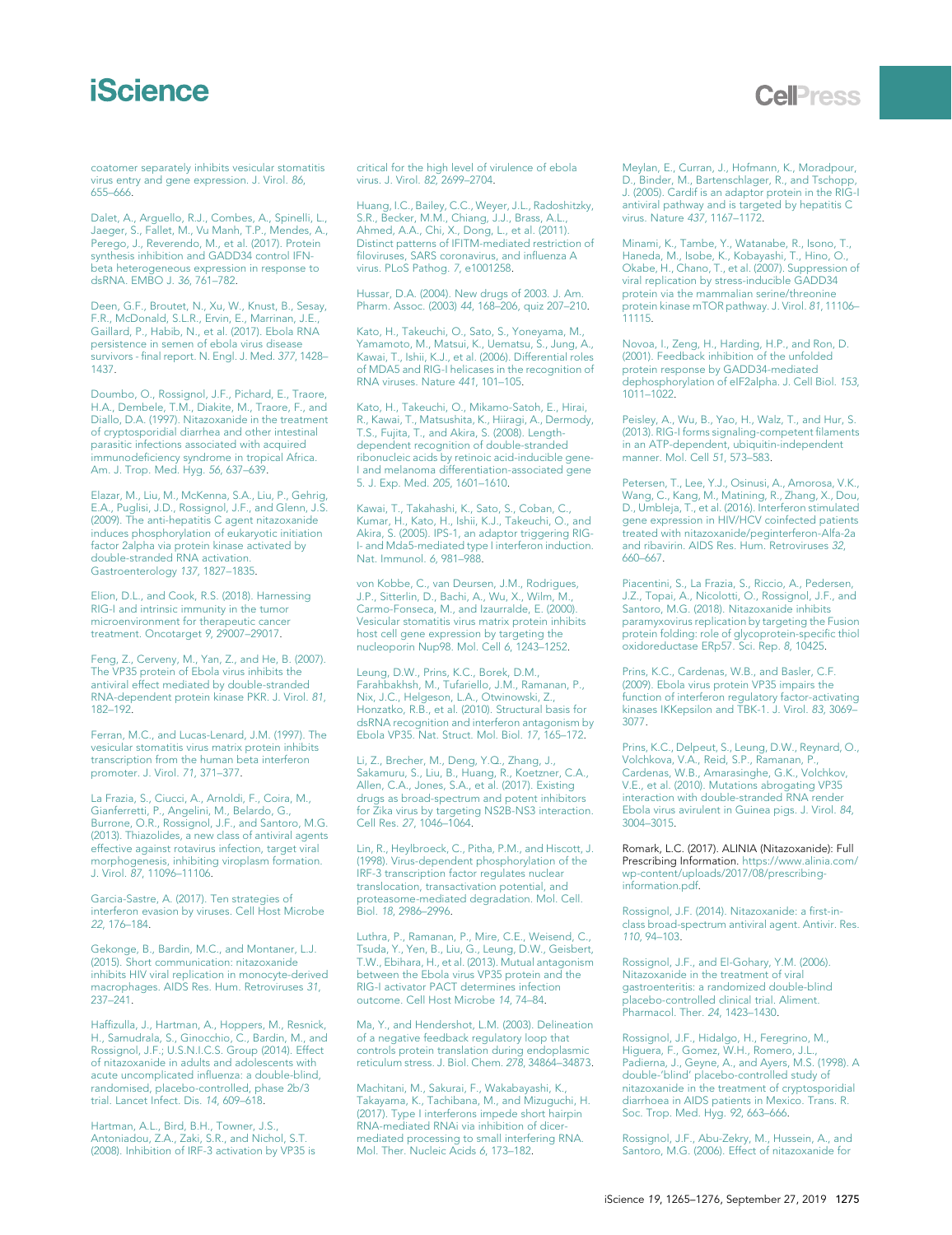### **Cell**<sup>ress</sup>

[treatment of severe rotavirus diarrhoea:](http://refhub.elsevier.com/S2589-0042(19)30228-7/sref54) [randomised double-blind placebo-controlled](http://refhub.elsevier.com/S2589-0042(19)30228-7/sref54) [trial. Lancet](http://refhub.elsevier.com/S2589-0042(19)30228-7/sref54) 368, 124–129.

<span id="page-12-5"></span>[Rossignol, J.F., Kabil, S.M., El-Gohary, Y., Elfert,](http://refhub.elsevier.com/S2589-0042(19)30228-7/sref55) [A., and Keeffe, E.B. \(2008\). Clinical trial:](http://refhub.elsevier.com/S2589-0042(19)30228-7/sref55) [randomized, double-blind, placebo-controlled](http://refhub.elsevier.com/S2589-0042(19)30228-7/sref55) [study of nitazoxanide monotherapy for the](http://refhub.elsevier.com/S2589-0042(19)30228-7/sref55) [treatment of patients with chronic hepatitis C](http://refhub.elsevier.com/S2589-0042(19)30228-7/sref55) [genotype 4. Aliment. Pharmacol. Ther.](http://refhub.elsevier.com/S2589-0042(19)30228-7/sref55) 28, [574–580.](http://refhub.elsevier.com/S2589-0042(19)30228-7/sref55)

[Rossignol, J.F., Elfert, A., El-Gohary, Y., and](http://refhub.elsevier.com/S2589-0042(19)30228-7/sref56) [Keeffe, E.B. \(2009a\). Improved virologic response](http://refhub.elsevier.com/S2589-0042(19)30228-7/sref56) [in chronic hepatitis C genotype 4 treated with](http://refhub.elsevier.com/S2589-0042(19)30228-7/sref56) [nitazoxanide, peginterferon, and ribavirin.](http://refhub.elsevier.com/S2589-0042(19)30228-7/sref56) [Gastroenterology](http://refhub.elsevier.com/S2589-0042(19)30228-7/sref56) 136, 856–862.

[Rossignol, J.F., La Frazia, S., Chiappa, L., Ciucci,](http://refhub.elsevier.com/S2589-0042(19)30228-7/sref57) [A., and Santoro, M.G. \(2009b\). Thiazolides, a new](http://refhub.elsevier.com/S2589-0042(19)30228-7/sref57) [class of anti-influenza molecules targeting viral](http://refhub.elsevier.com/S2589-0042(19)30228-7/sref57) [hemagglutinin at the post-translational level.](http://refhub.elsevier.com/S2589-0042(19)30228-7/sref57) J. Biol. Chem. 284[, 29798–29808](http://refhub.elsevier.com/S2589-0042(19)30228-7/sref57).

[Schlee, M., Roth, A., Hornung, V., Hagmann, C.A.,](http://refhub.elsevier.com/S2589-0042(19)30228-7/sref58) [Wimmenauer, V., Barchet, W., Coch, C., Janke,](http://refhub.elsevier.com/S2589-0042(19)30228-7/sref58) [M., Mihailovic, A., Wardle, G., et al. \(2009\).](http://refhub.elsevier.com/S2589-0042(19)30228-7/sref58) [Recognition of 5' triphosphate by RIG-I helicase](http://refhub.elsevier.com/S2589-0042(19)30228-7/sref58) [requires short blunt double-stranded RNA as](http://refhub.elsevier.com/S2589-0042(19)30228-7/sref58)

[contained in panhandle of negative-strand virus.](http://refhub.elsevier.com/S2589-0042(19)30228-7/sref58) [Immunity](http://refhub.elsevier.com/S2589-0042(19)30228-7/sref58) 31, 25–34.

[Schumann, M., Gantke, T., and Muhlberger, E.](http://refhub.elsevier.com/S2589-0042(19)30228-7/sref59) [\(2009\). Ebola virus VP35 antagonizes PKR activity](http://refhub.elsevier.com/S2589-0042(19)30228-7/sref59) [through its C-terminal interferon inhibitory](http://refhub.elsevier.com/S2589-0042(19)30228-7/sref59) [domain. J. Virol.](http://refhub.elsevier.com/S2589-0042(19)30228-7/sref59) 83, 8993–8997.

[Sekiba, K., Otsuka, M., Ohno, M., Yamagami, M.,](http://refhub.elsevier.com/S2589-0042(19)30228-7/sref60) [Kishikawa, T., Suzuki, T., Ishibashi, R., Seimiya, T.,](http://refhub.elsevier.com/S2589-0042(19)30228-7/sref60) [Tanaka, E., and Koike, K. \(2018\). Inhibition of HBV](http://refhub.elsevier.com/S2589-0042(19)30228-7/sref60) [transcription from cccDNA with nitazoxanide by](http://refhub.elsevier.com/S2589-0042(19)30228-7/sref60) [targeting the HBx-DDB1 interaction. Cell Mol.](http://refhub.elsevier.com/S2589-0042(19)30228-7/sref60) [Gastroenterol. Hepatol.](http://refhub.elsevier.com/S2589-0042(19)30228-7/sref60) 7, 297–312.

[Seth, R.B., Sun, L., Ea, C.K., and Chen, Z.J. \(2005\).](http://refhub.elsevier.com/S2589-0042(19)30228-7/sref61) [Identification and characterization of MAVS, a](http://refhub.elsevier.com/S2589-0042(19)30228-7/sref61) [mitochondrial antiviral signaling protein that](http://refhub.elsevier.com/S2589-0042(19)30228-7/sref61) [activates NF-kappaB and IRF 3. Cell](http://refhub.elsevier.com/S2589-0042(19)30228-7/sref61) 122, 669–682.

<span id="page-12-2"></span><span id="page-12-1"></span>[Shiwani, H.A., Pharithi, R.B., Khan, B., Egom, C.B.,](http://refhub.elsevier.com/S2589-0042(19)30228-7/sref62) [Kruzliak, P., Maher, V., and Egom, E.E. \(2017\). An](http://refhub.elsevier.com/S2589-0042(19)30228-7/sref62) [update on the 2014 Ebola outbreak in Western](http://refhub.elsevier.com/S2589-0042(19)30228-7/sref62) [Africa. Asian Pac. J. Trop. Med.](http://refhub.elsevier.com/S2589-0042(19)30228-7/sref62) 10, 6–10.

[Staeheli, P., and Pavlovic, J. \(1991\). Inhibition of](http://refhub.elsevier.com/S2589-0042(19)30228-7/sref63) [vesicular stomatitis virus mRNA synthesis by](http://refhub.elsevier.com/S2589-0042(19)30228-7/sref63) [human MxA protein. J. Virol.](http://refhub.elsevier.com/S2589-0042(19)30228-7/sref63) 65, 4498–4501.

<span id="page-12-3"></span>[Trabattoni, D., Gnudi, F., Ibba, S.V., Saulle, I.,](http://refhub.elsevier.com/S2589-0042(19)30228-7/sref65) [Agostini, S., Masetti, M., Biasin, M., Rossignol,](http://refhub.elsevier.com/S2589-0042(19)30228-7/sref65) [J.F., and Clerici, M. \(2016\). Thiazolides elicit anti](http://refhub.elsevier.com/S2589-0042(19)30228-7/sref65)[viral innate immunity and reduce HIV replication.](http://refhub.elsevier.com/S2589-0042(19)30228-7/sref65) [Sci. Rep.](http://refhub.elsevier.com/S2589-0042(19)30228-7/sref65) 6, 27148.

<span id="page-12-0"></span>[Unterholzner, L., and Almine, J.F. \(2019\).](http://refhub.elsevier.com/S2589-0042(19)30228-7/sref66) [Camouflage and interception: how pathogens](http://refhub.elsevier.com/S2589-0042(19)30228-7/sref66) [evade detection by intracellular nucleic acid](http://refhub.elsevier.com/S2589-0042(19)30228-7/sref66) [sensors. Immunology](http://refhub.elsevier.com/S2589-0042(19)30228-7/sref66) 156, 217–227.

[Weidner, J.M., Jiang, D., Pan, X.B., Chang, J.,](http://refhub.elsevier.com/S2589-0042(19)30228-7/sref67) [Block, T.M., and Guo, J.T. \(2010\). Interferon](http://refhub.elsevier.com/S2589-0042(19)30228-7/sref67)[induced cell membrane proteins, IFITM3 and](http://refhub.elsevier.com/S2589-0042(19)30228-7/sref67) [tetherin, inhibit vesicular stomatitis virus infection](http://refhub.elsevier.com/S2589-0042(19)30228-7/sref67) [via distinct mechanisms. J. Virol.](http://refhub.elsevier.com/S2589-0042(19)30228-7/sref67) 84, 12646–12657.

World Health Organization (2019). [https://www.](https://www.who.int/ebola/situation-reports/drc-2018/en/) [who.int/ebola/situation-reports/drc-2018/en/](https://www.who.int/ebola/situation-reports/drc-2018/en/).

[Xu, L.G., Wang, Y.Y., Han, K.J., Li, L.Y., Zhai, Z.,](http://refhub.elsevier.com/S2589-0042(19)30228-7/sref70) [and Shu, H.B. \(2005\). VISA is an adapter protein](http://refhub.elsevier.com/S2589-0042(19)30228-7/sref70) [required for virus-triggered IFN-beta signaling.](http://refhub.elsevier.com/S2589-0042(19)30228-7/sref70) Mol. Cell 19[, 727–740.](http://refhub.elsevier.com/S2589-0042(19)30228-7/sref70)

<span id="page-12-4"></span>[Yong, H.Y., and Luo, D. \(2018\). RIG-I-like](http://refhub.elsevier.com/S2589-0042(19)30228-7/sref71) [receptors as novel targets for pan-antivirals and](http://refhub.elsevier.com/S2589-0042(19)30228-7/sref71) [vaccine adjuvants against emerging and re](http://refhub.elsevier.com/S2589-0042(19)30228-7/sref71)[emerging viral infections. Front. Immunol.](http://refhub.elsevier.com/S2589-0042(19)30228-7/sref71) 9, [1379.](http://refhub.elsevier.com/S2589-0042(19)30228-7/sref71)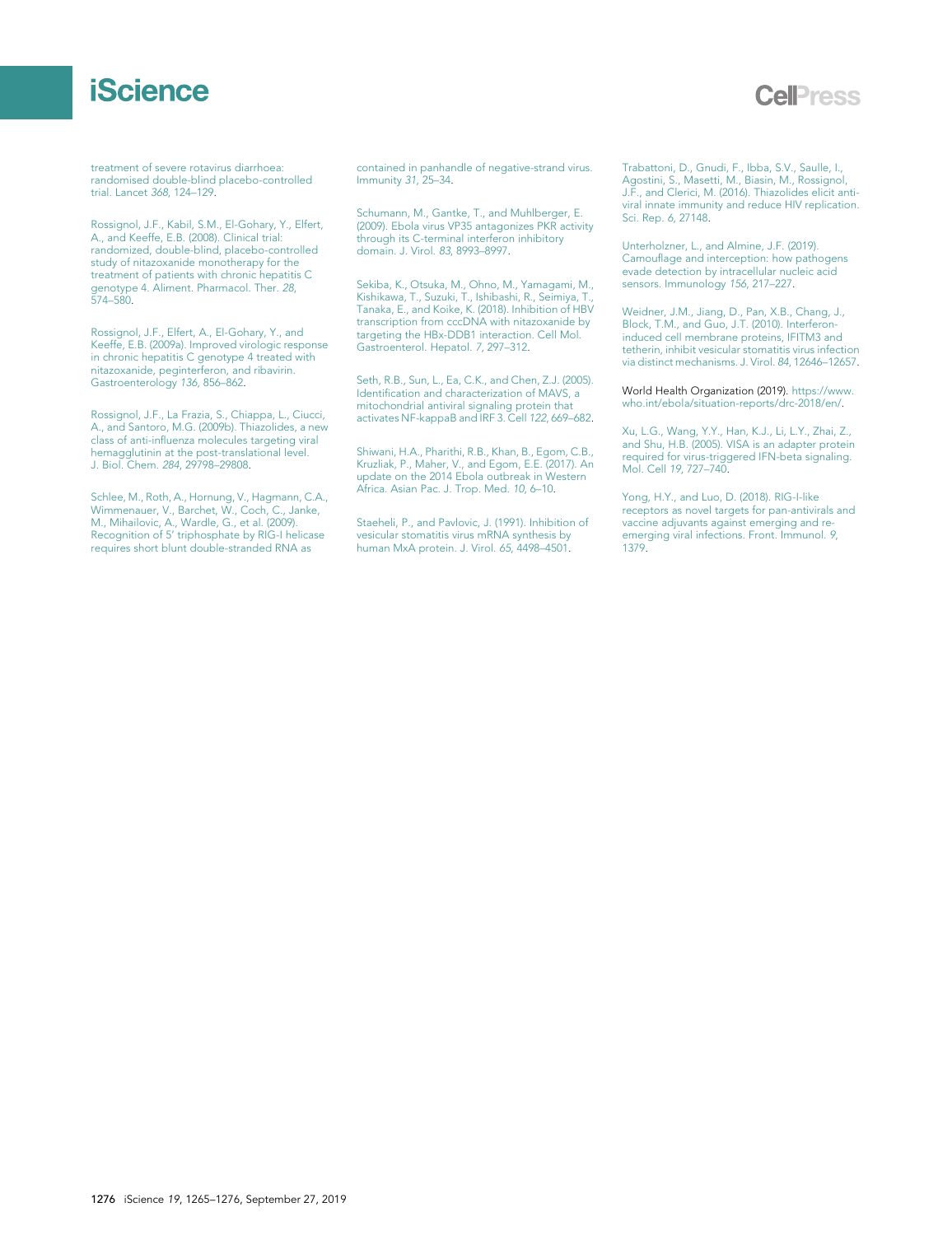ISCI, Volume 19

### Supplemental Information

### The FDA-Approved Oral Drug

### Nitazoxanide Amplifies Host Antiviral

### Responses and Inhibits Ebola Virus

Luke D. Jasenosky, Cristhian Cadena, Chad E. Mire, Viktoriya Borisevich, Viraga Haridas, Shahin Ranjbar, Aya Nambu, Sina Bavari, Veronica Soloveva, Supriya Sadukhan, Gail H. Cassell, Thomas W. Geisbert, Sun Hur, and Anne E. Goldfeld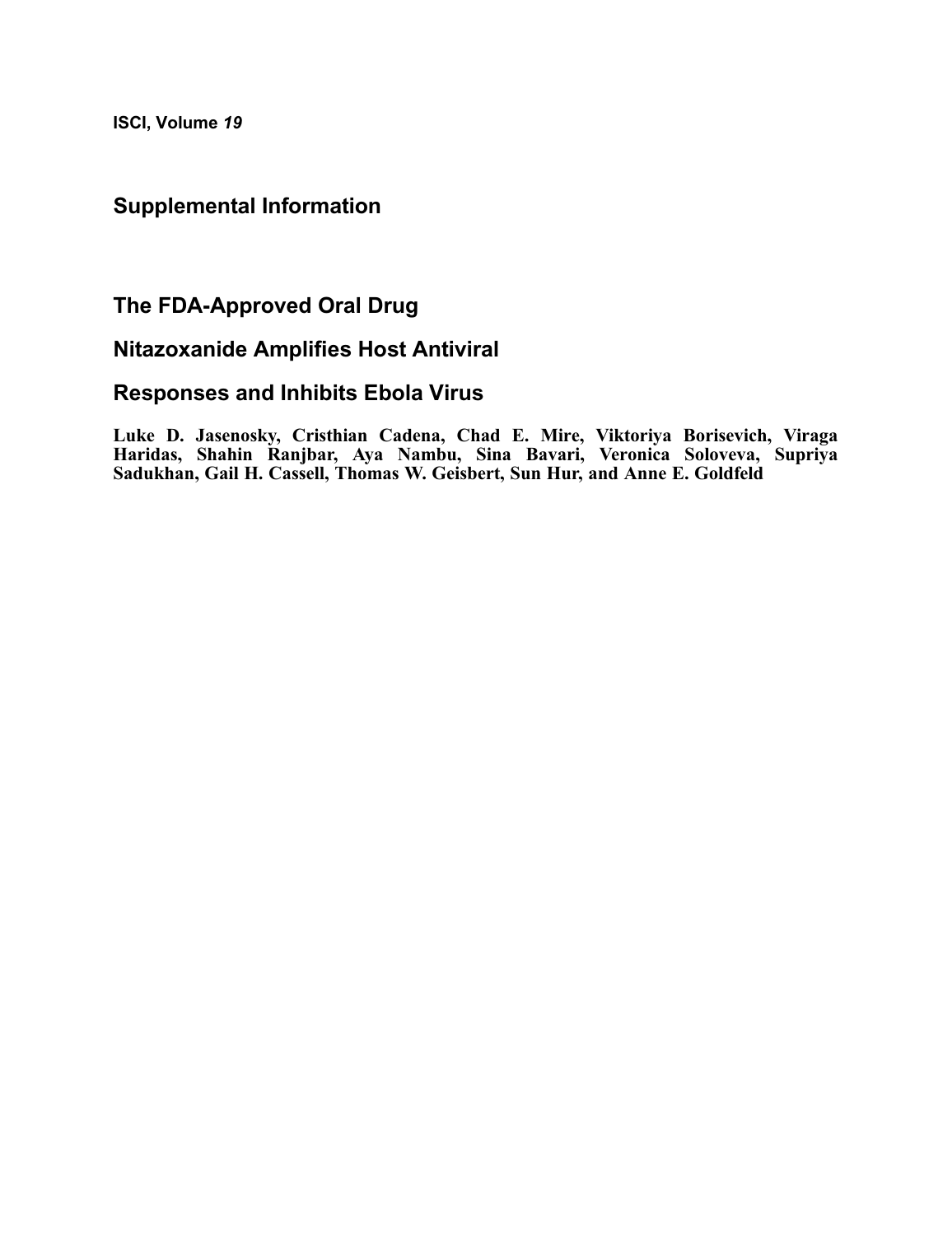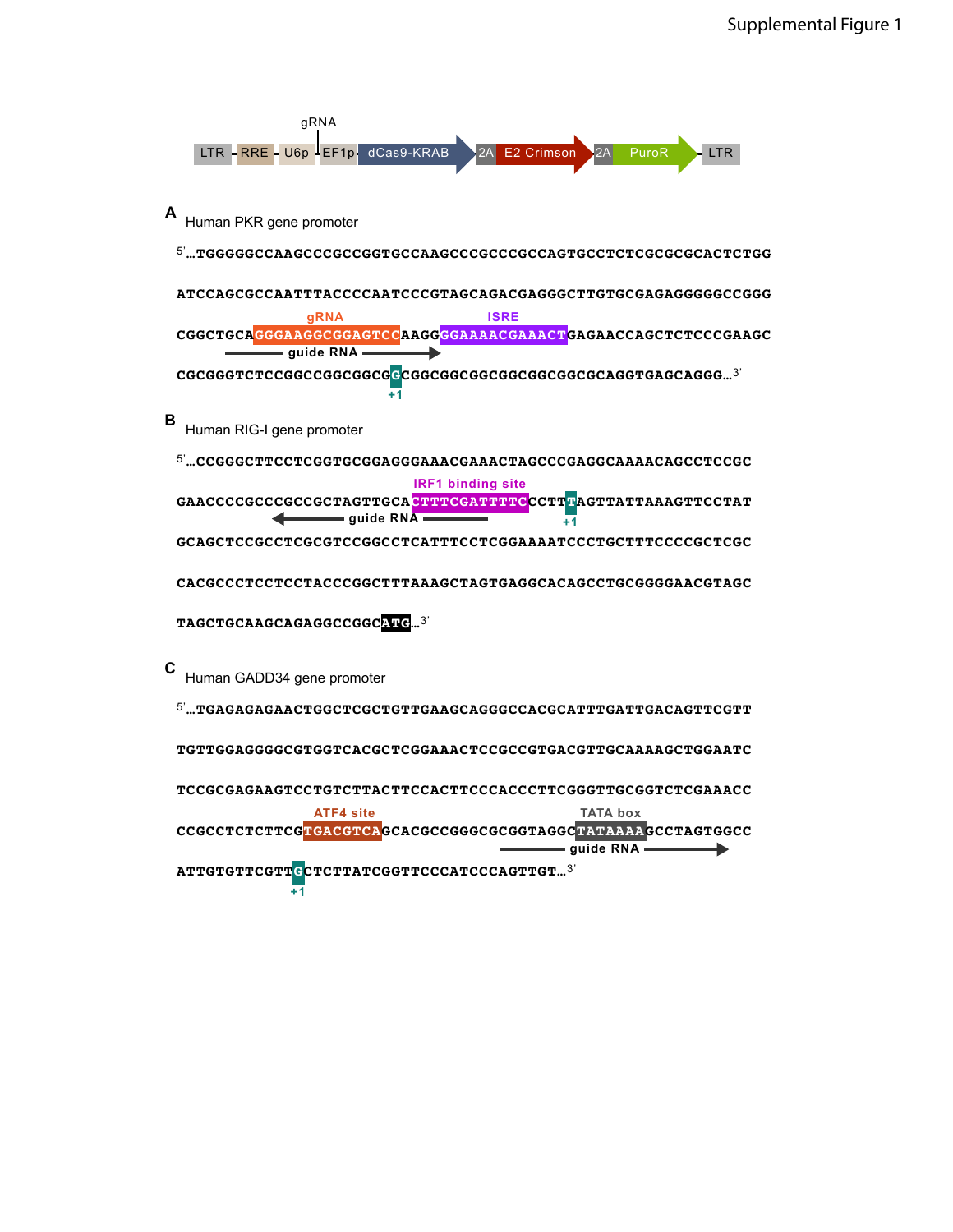**Legend Supplementary Figure 1. Promoter sequences targeted for CRISPR/dCas9- KRAB-mediated gene knockdown, related to Figure 3.** Sites targeted in the promoters of A) PKR, B) RIG-I, and C) GADD34 with specific guide RNAs to suppress transcription with dCas9-KRAB.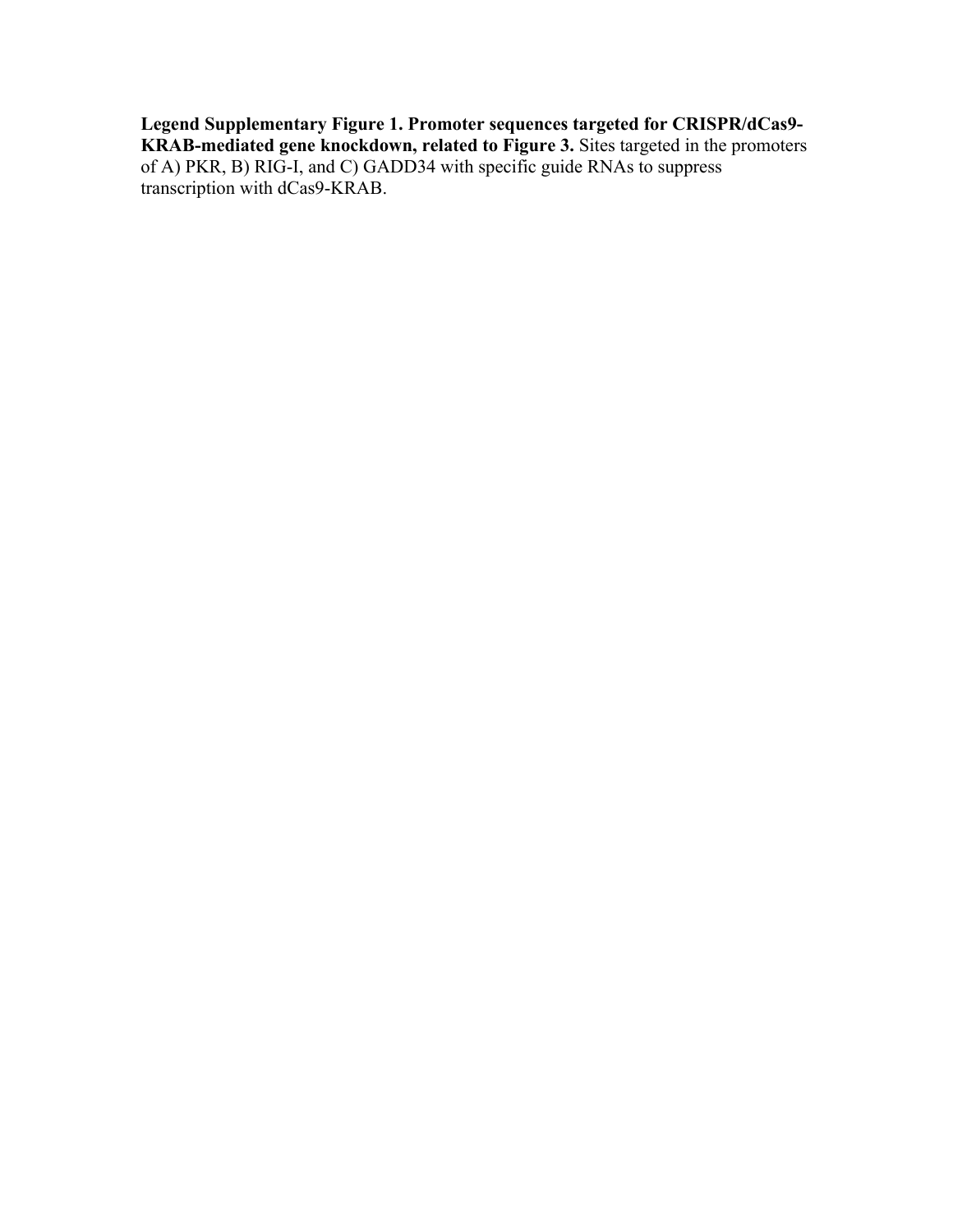#### **Transparent Methods**

#### *IFN-β promoter reporter assay*

For RNA-mediated stimulation of the RLR pathway, HEK 293Ts were maintained in 48-well plates in Dulbecco's modified Eagle medium (Cellgro) supplemented with 10% heat-inactivated fetal calf serum (FBS). The next day, cells were transfected with 10 ng of pFLAG-CMV4 plasmid encoding RIG-I, MDA5, or an empty vector control (Ahmad et al., 2018; Wu et al., 2014), together with 100 ng of IFNβ promoter-driven firefly luciferase reporter plasmid and 10 ng of CMV promoter-driven Renilla luciferase reporter plasmid (Lipofectamine2000, Life Technologies). The medium was changed 4 hours post-transfection with DMEM containing 1% FBS and the indicated concentration of NTZ. All experiments involving NTZ were performed in this manner in order to reduce the impact of serum proteins on NTZ's function in tissue culture, as NTZ is highly protein-bound (Stockis et al., 1996). Four hours after addition of NTZ (Sigma), cells were transfected with 200ng of high molecular weight poly I:C (Invivogen), *in vitro* transcribed 42bp dsRNA (1AB) (sequence: gggaga

atgtcgaatgggtattccacagacgagaatttccgctatctctccc), or mock transfected with water. For stimulation of downstream IFN signaling components, HEK 293Ts were transfected with 10 ng of pFLAG-CMV4 encoding MDA5 or MAVS (Wu et al., 2014), the indicated amount of the phosphomimetic IRF3-5D (Mutations Ser<sup>396</sup>, Ser<sup>398</sup>, Ser<sup>402</sup>, Thr<sup>404</sup>, and Ser<sup>405</sup> to Glu) or empty vector. The medium was changed 4 hours post-transfection with DMEM containing 1% FBS and the indicated concentration of NTZ. Cells were lysed  $\sim$ 20 hr post-stimulation and IFN promoter activity was measured using the Dual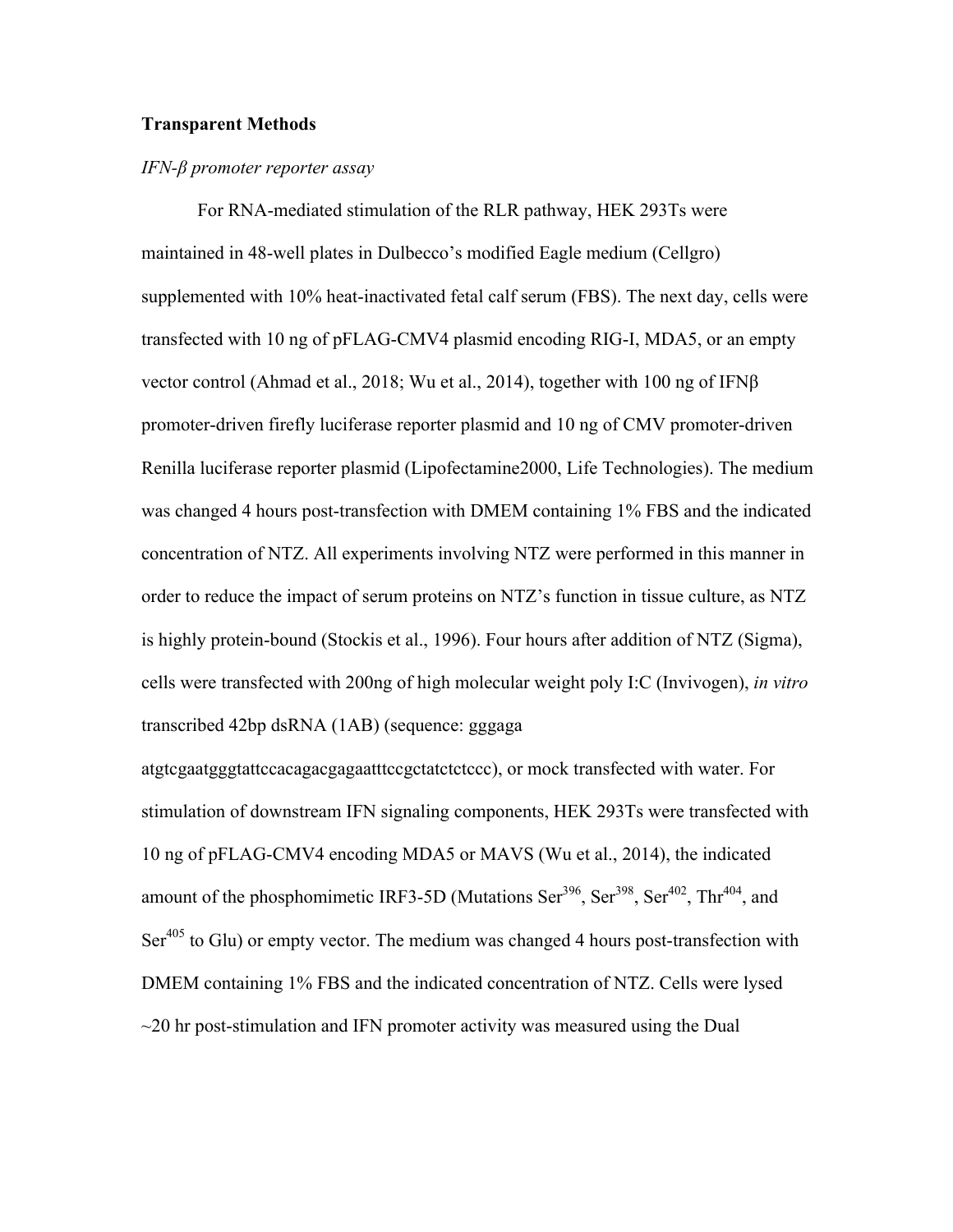Luciferase Reporter assay (Promega) and a Synergy2 plate reader (BioTek). Firefly luciferase activity was normalized against Renilla luciferase activity.

*qPCR*

To measure endogenous IFN-β mRNA levels upon 1AB stimulation, HEK 293T cells in 48-well plates were pre-treated with the indicated concentration of NTZ in DMEM containing 1% FBS. Four hours after addition of NTZ, cells were transfected with 200 ng of 1AB. RNA was extracted 20 hours after stimulation using Tri Reagent and Direct-zol RNA miniprep (Zymo Research). cDNA was prepared using the Highcapacity RT kit (Applied Biosystems) with random primers, and qPCR was done using Power SYBR Green PCR Master Mix (Applied Biosystems). For paracrine stimulation of the IFN pathway, HEK 293T cells were maintained in DMEM supplemented with 10% FBS. As described above, the next day the medium was changed with DMEM containing 1% FBS and the indicated concentration of NTZ for 4 hrs, followed by stimulation with 10 ng/mL recombinant human IFN-β (PeproTech),. Cells were harvested ~20 hr poststimulation and qPCR was performed as described above. CT values were normalized to Glyceraldehyde 3-phosphate dehydrogenase (GAPDH). Relative quantification was calculated by the comparative CT method and is shown as fold change of expression  $(2^{-\Delta \Delta CT})$ .

To test if NTZ induces GADD34 gene expression, A549 cells grown in 10% FBS/DMEM were switched to 1% FBS/DMEM for 1 hour and then treated with 0, 10, 20, or 30 µM NTZ for 4 hours, followed by RNA isolation and oligoDT-based cDNA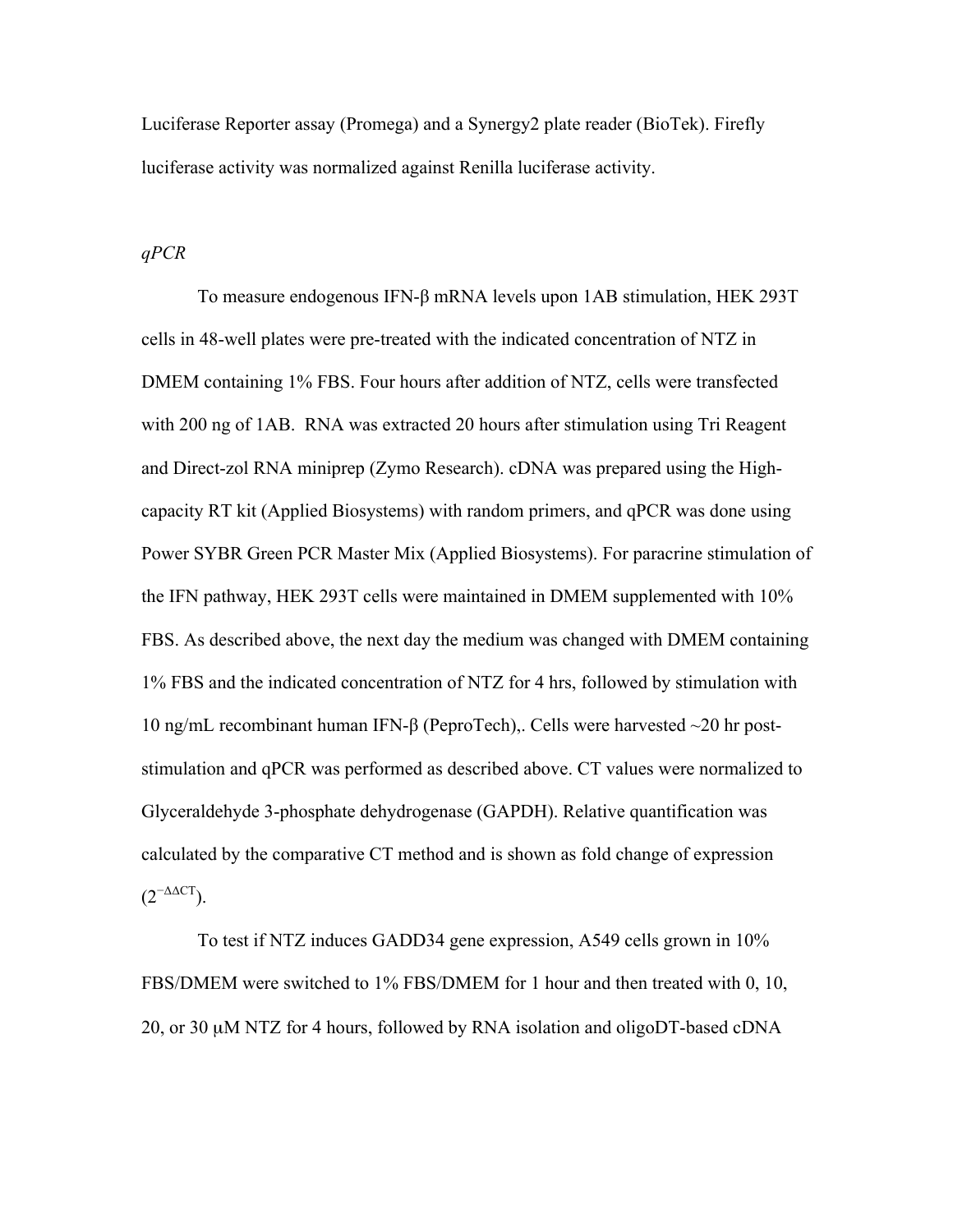synthesis. CT values were normalized to cyclophilin A as a housekeeping gene and relative quantitation of GADD34 mRNA levels was performed as described above.

#### *Effect of NTZ on VSV-Luc replication in A549 cells*

A549 cells were maintained as described above and treated with vehicle or increasing concentrations of NTZ up to 30 µM for 4 hrs. Next, cells were infected with VSV-Luc (a gift from Martin Dorf) and 16 hrs post-infection cells were lysed and firefly luciferase activity was measured as directed by the manufacturer (Biotium).

Efficacy of NTZ pre-treatment on inhibition of VSV-Luc infection was compared in the CRISPR/dCas9-KRAB control, PKR-KD, RIG-I-KD, and GADD34-KD A549 cell lines (see cell line description below) as described above for wild-type A549 cells. In all cases, equivalent numbers of each cell line were seeded one day prior to NTZ treatment and subsequent VSV-Luc infection.

## *CRISPR/dCas9-KRAB-based knock down of gene expression in A549 cells and effect of NTZ on VSV-Luc replication in A549 cell lines*

To stably co-express dCas9-KRAB and a guide RNA specific to the promoters of the genes encoding i) PKR, ii) RIG-I, or iii) GADD34, a lentiviral vector was constructed that encoded an EFS promoter-driven dCas9-KRAB-2A-E2Crimson-2A-puroR cassette and a U6 promoter for gRNA transcription (see Supp. Fig. 1) based on similar approaches our laboratory has used previously (Chow et al., 2014). Individual gRNA sequences were obtained from the CRISPR design program at crispr.mit.edu and are shown in Supplemental Figure 1, along with the sites in the individual gene promoters that they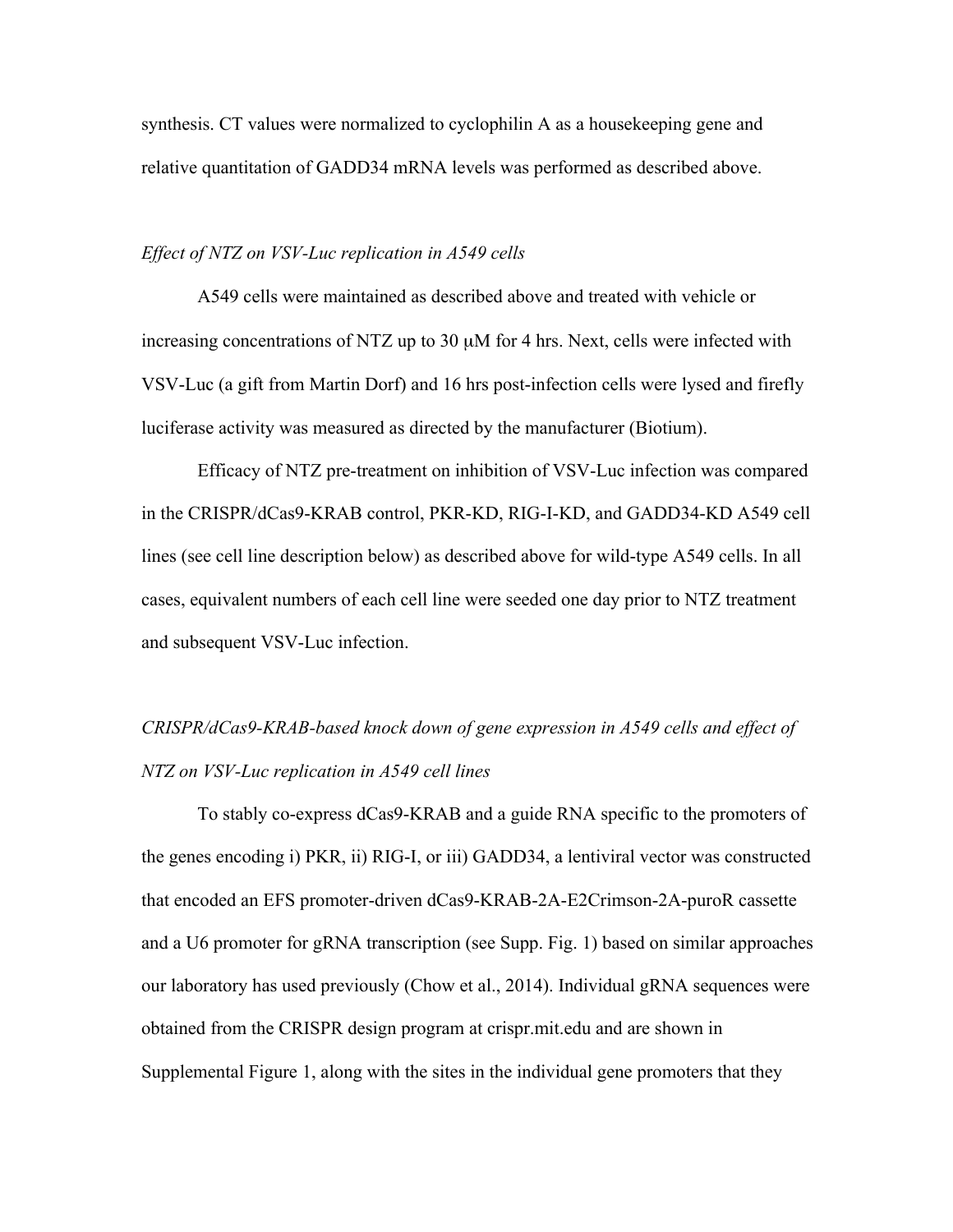target. As a control, a lentiviral vector encoding a U6 promoter-driven scrambled gRNA that does not match any genomic sequence was also constructed (designated CRISPRcontrol).

To generate A549 cells with stable knock down of specific genes, cells were transduced with the control or gene-specific lentiviruses, and positively transduced cells were selected with 2 µg/ml puromycin for 3 weeks as described previously (Chow et al., 2014). Efficacy of the knockdowns was then evaluated by analyzing gene expression following mock stimulation or stimulation with 100 ng/ml human IFN-β for 4 hours for the CRISPR-control, CRISPR-RIG-I, and CRISPR-PKR cells, or with 40 µM NTZ for 8 hours for the CRISPR-control and CRISPR-GADD34 cells. RNA was isolated and reverse transcribed using anchored oligoDT priming and cDNA was measured using standard qPCR methodology and normalized to the housekeeping gene cyclophilin B with the primers shown in the legend of Fig. 3.

#### *Western Blot Analysis*

The CRISPR A549 cell lines were cultured in DMEM/F12 complete media and used for Western blotting. For GADD34 detection, CRISPR-control and CRISPR-GADD34 cells were stimulated by tunicamycin (TN) at 10  $\mu$ g/ml or NTZ at 25  $\mu$ M for 8 hours then harvested and used for Western blotting. Cell pellets were lysed in Laemmli buffer (62.5 mM Tris-HCl [pH 6.8], 2% sodium dodecyl sulfate, 2.5% betamercaptoethanol, 10% glycerol, and 0.01% bromophenol blue; BIO-RAD) for 30 min in presence of protease inhibitors (Thermo Fisher Scientific), boiled for 5 min at 100**º**C, and subjected to Western blot analysis. Primary antibodies: DDX58 (RIG-I) (1:2,000,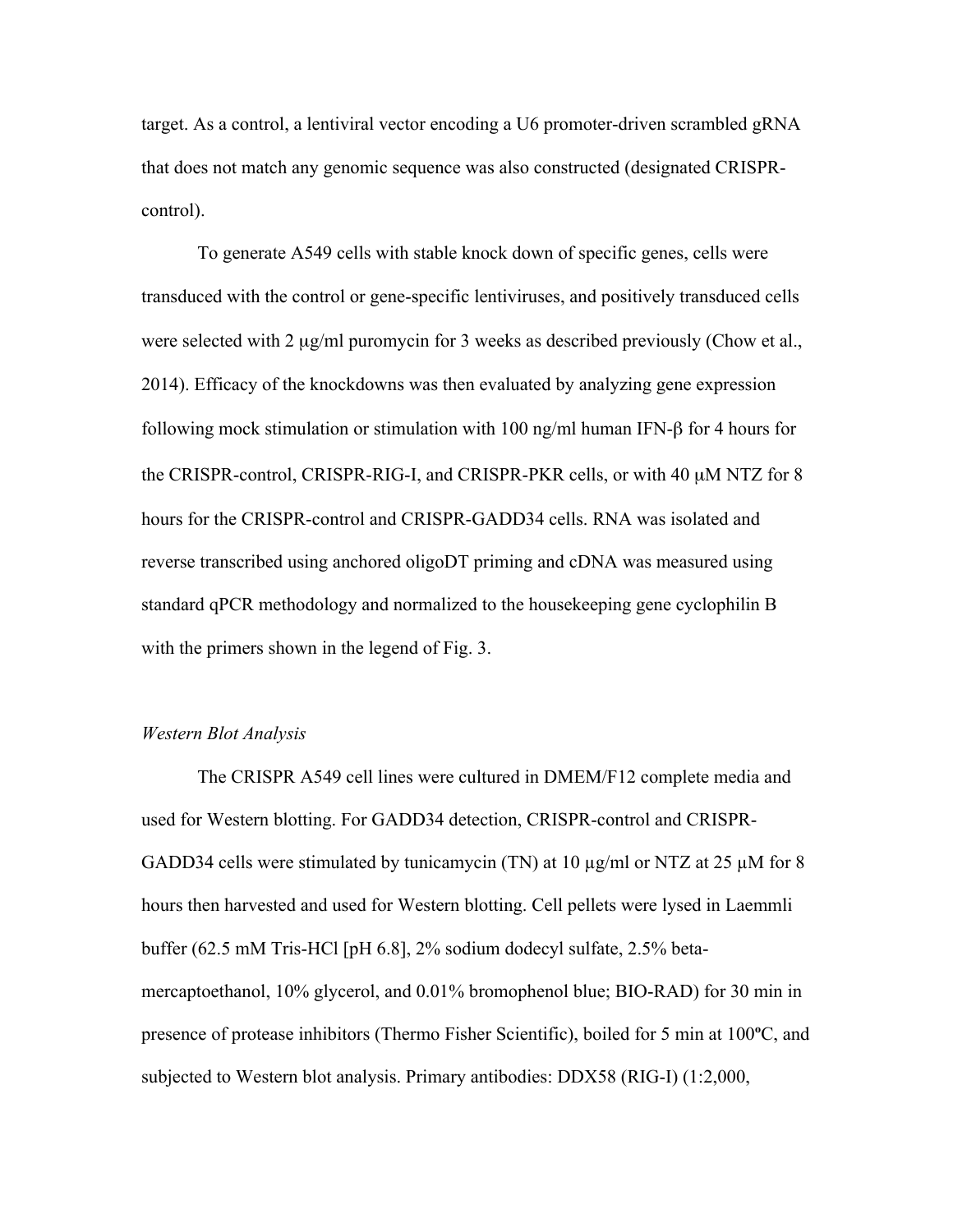D14G6, 3743, Cell Signaling Technology), EIF2AK2 (PKR) (1:5,000, Y117, ab32506, abcam), PPP1R15A (GADD34) (1:10000, polyclonal, 10449-1-AP, Proteintech) and TUBA4A (alpha-Tublin) (1: 5,000, B-5-1-2, T5168, SIGMA). Blots were probed with anti-mouse (1:2,000, 7076, Cell Signaling Technology) or anti-rabbit (1:2,000, 7074, Cell Signaling Technology) IgG-HRP secondary antibody and visualized using SuperSignal West Pico PLUS Chemiluminescent Substrate (Thermo Fisher Scientific) or SuperSignal West Femto Maximum Sensitivity Substrate (Thermo Fisher Scientific).

## *NTZ inhibition of live EBOV infection in A549 cells and CRISPR/dCas9-KRAB-based knock down of gene expression in A549 cells*

To assess the ability of NTZ treatment to inhibit replication of authentic EBOV in A549 cells, we infected cells in duplicate with the *Zaire ebolavirus* Kikwit strain (EBOV). After 1 hour in DMEM+1%FBS cells were treated with 20 µM or 40 µM NTZ for 4 hours before EBOV infection. After the 4-hour pre-treatment, the supernatants from the NTZ-treated cells were removed and then used to make up the EBOV inocula per condition. Cells were inoculated at an MOI of 0.01, which was rocked at 37°C for one hour. The inocula were left on the cells and had fresh media containing 20  $\mu$ M or 40  $\mu$ M NTZ added. Supernatants were collected at 1, 48, and 72 hours post infection and analyzed for production of infectious virus by plaque assay analysis.

The A549 cells with CRISPR/dCas9-KRAB-based knock down of: i) PKR, ii) RIG-I, or iii) GADD34 were used to assess the mechanism of NTZ EBOV inhibition through these genes. For this analysis, we infected cells in duplicate with the *Zaire ebolavirus* Kikwit strain (EBOV). After 1 hour in DMEM+1%FBS cells were treated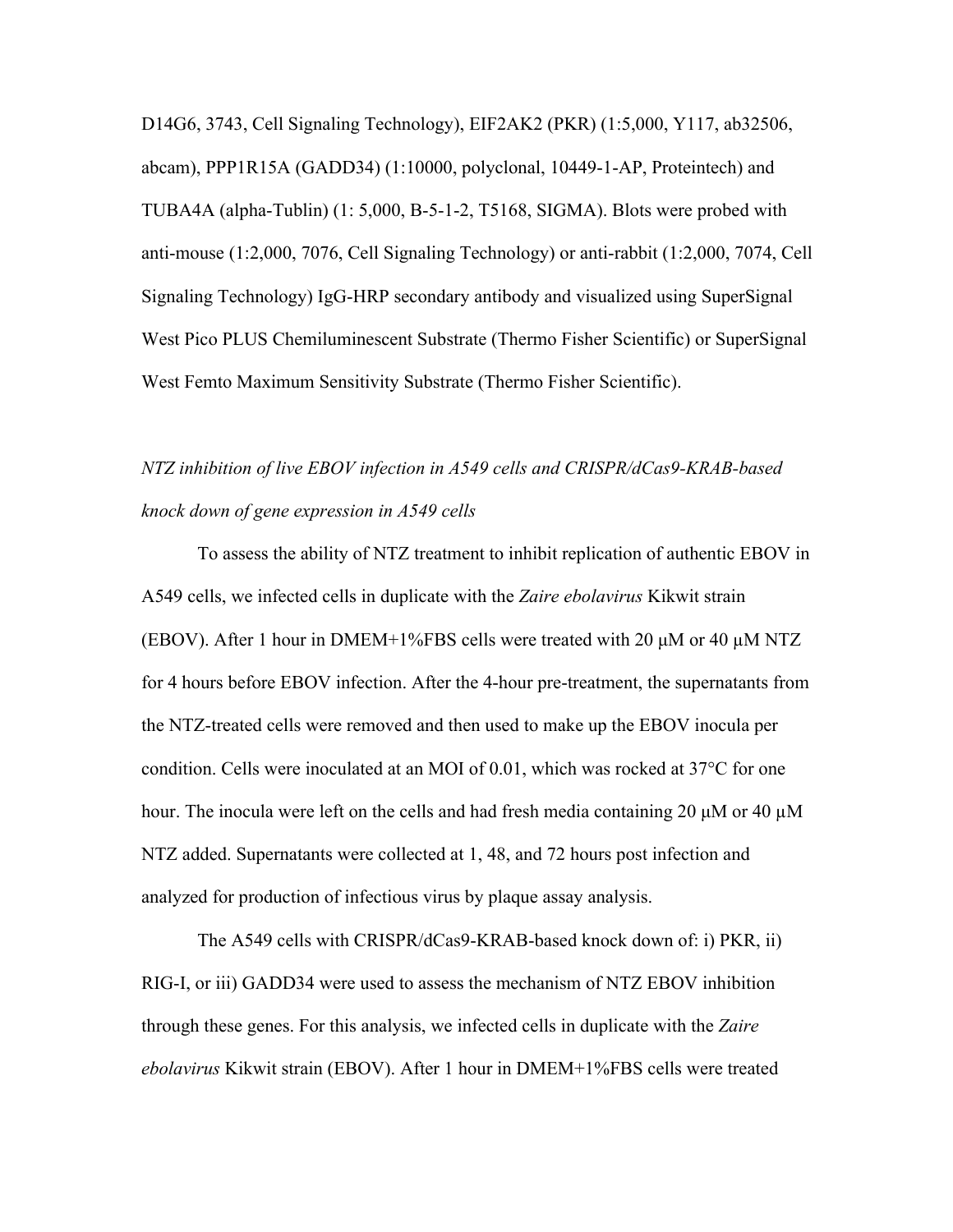with 20  $\mu$ M NTZ for 4 hours before EBOV infection. After the 4-hour pre-treatment, the supernatants from the NTZ-treated cells were removed and then used to make up the EBOV inocula per condition. Cells were inoculated at an MOI of 0.01, which was rocked at 37°C for one hour. The inocula were left on the cells and had fresh media containing 20 µM NTZ added. Supernatants were collected at 1, 48, and 72 hours post infection and analyzed for production of infectious virus by plaque assay analysis.

Virus titration was performed on Vero E6 cells from all supernatants collected. Increasing ten-fold dilutions of each sample were adsorbed to the cell monolayers in duplicate wells (200 µl each); the limit of detection of the assay was 25 plaque forming units per milliliter.